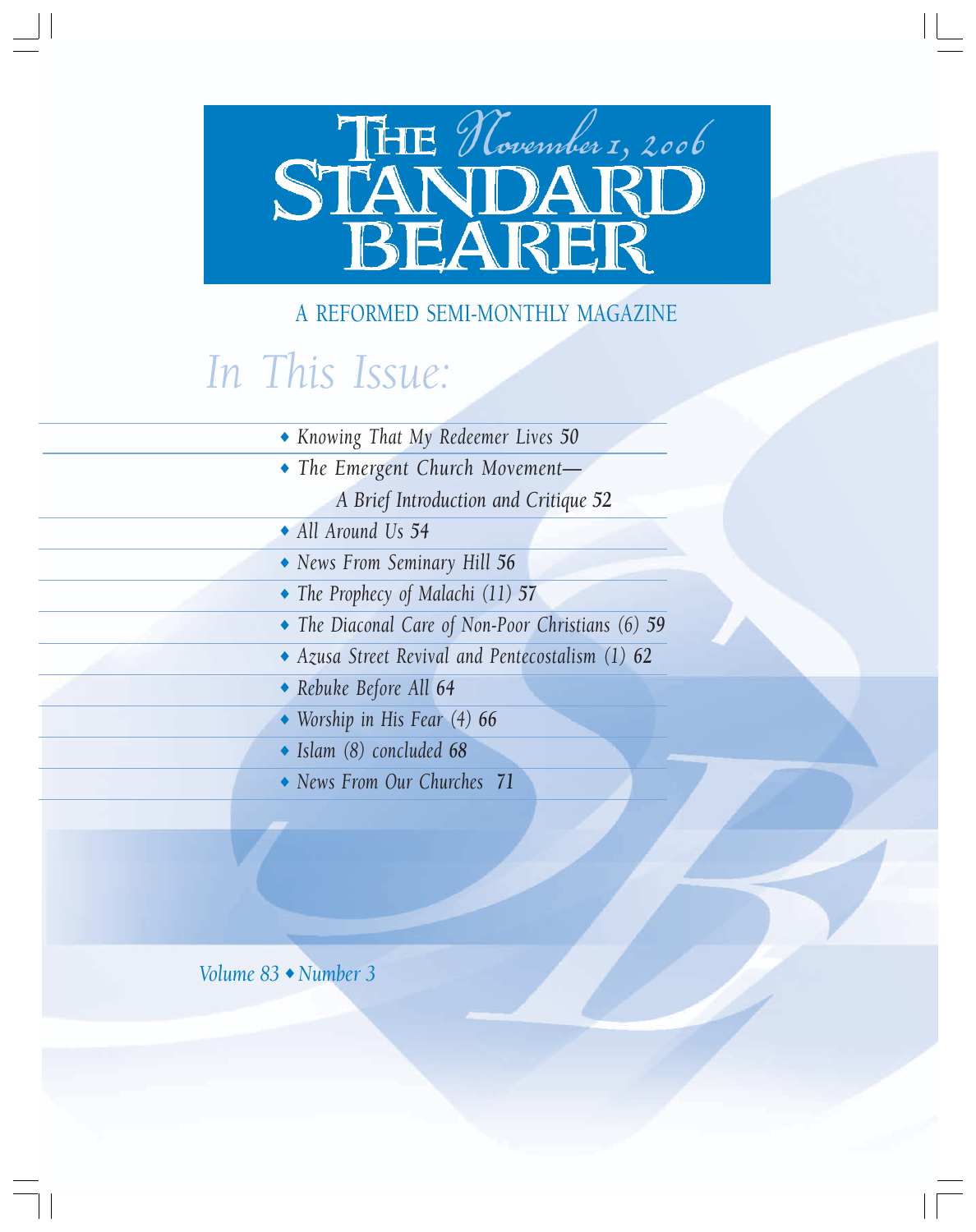# *Knowing That My Redeemer Lives*

*"For I know that my redeemer liveth, and that he shall stand at the latter day upon the earth: and though after my skin worms destroy this body, yet in my flesh shall I see God."*

Job 19: 25, 26

he first impression of most who read these verses is that the emphasis of the The first impression of most<br>who read these verses is<br>that the emphasis of the<br>passage is on the hope of the resurrection of the body. While Job definitely had the resurrection of his body in mind, his attention was most emphatically on the knowledge of his redemption by his Redeemer. More than anything else Job needed to know that his Redeemer would live on after his own death, and would redeem him.

Let us consider this passage in order to learn why this was so important to Job. And to us.

)))))))))

Job had been in a position of great honor. The book opens with a description of the man. In the

*Rev. VanOverloop is pastor of Byron Center Protestant Reformed Church in Byron Center, Michigan.*

first three verses of the book we find a description of Job's great holiness, his large family, and his great wealth. Job was held in honor by God (1:8). And we learn from various statements made throughout the book that he was held in high esteem and great respect by all who knew of him.

Then Job suddenly lost everything and became seriously ill. All his wealth was taken away in a few moments, and on the same day all ten of his children were taken from him in death. In addition, he was afflicted with dreadful boils, which covered his entire body. His disease made him a public spectacle of dishonor, an outcast of society (19:13-18). He now lived in a place where the garbage was thrown. His brothers and relatives were estranged from him. Former friends seemed to have forgotten him. Those who had been his servants treated him as a stranger, hurtfully ignoring him and treating him as if he did not even exist. Even his wife cut him off. Young children, who once looked up to him, now had the foolish courage to put into nasty and hurtful words that which everyone else thought but did not say. He was a public embarrassment—greatly dishonored and shamed.

Everyone was convinced that these bad things happened to Job because he had grievously sinned. They did not understand God's chastisement, but believed that Job was dishonored for committing some despicable sin or sins. His "friends" no longer sought to comfort him. Instead they began to argue heatedly with him, trying to get Job to admit to his sins. Job found it very hard to be patient with them and was getting weary of all their fierce accusations. Repeatedly his three "friends" reproached him and estranged themselves from him (19:3), pointing out Job's reproach  $(.5)$ .

Even worse to this man of God was the fact that Job was convinced that God Himself was against him (6-12). He cried to God for help, but it was as if he was not heard. He believed that God had overthrown him and caught him as in a net, locking him up in a small place of great darkness. His experience was that God had stripped him of his former honor and destroyed him in every possible way. He lost

*The Standard Bearer (ISSN 0362-4692) is a semi-monthly, except monthly during June, July, and August, published by the Reformed Free Publishing Association, Inc., 1894 Georgetown Center Dr., Jenison, MI 49428-7137.*

#### **REPRINT POLICY**

*Permission is hereby granted for the reprinting of articles in our magazine by other publications, provided: a) that such reprinted articles are reproduced in full; b) that proper acknowledgment is made; c) that a copy of the periodical in which such reprint appears is sent to our editorial office.*

#### **EDITORIAL POLICY**

*Every editor is solely responsible for the contents of his own articles. Contributions of general interest from our readers and questions for The Reader Asks department are welcome. Contributions will be limited to approximately 300 words and must be signed.*

50/*Standard Bearer*/November 1, 2006

**EDITORIAL OFFICE CHURCH NEWS EDITOR** *Prof. Russell J. Dykstra Mr. Ben Wigger* 4949 Ivanrest Ave. SW *Grandville, MI 49418 Hudsonville, MI 49426*

*The Standard Bearer The Standard Mr. Timothy Pipe c/o B. VanHere*<br>1894 Georgetown Center Dr. 66 Fraser St. *1894 Georgetown Center Dr.*<br>Jenison, MI 49428-7137 *PH: (616) 457-5970 (e-mail: tim@rfpa.org) c/o Mr. Sean Courtney*

*The Standard Bearer (e-mail: cprfaudiostore@* 1894 Georgetown Center Dr. *Jenison, MI 49428-7137*

*(e-mail: dykstra@prca.org) (e-mail: benjwig@juno.com)*

**BUSINESS OFFICE NEW ZEALAND OFFICE** *The Standard Bearer*<br>*c/o B. VanHerk Wainuiomata, New Zealand* 

**UNITED KINGDOM OFFICE** *78 Millfield, Grove Rd.* **Postmaster:** *Ballymena, Co. Antrim Send address changes to BT43 6PD Northern Ireland*

#### **SUBSCRIPTION PRICE**

*\$17.00 per year in the U.S., US\$20.00 elsewhere.*

#### **ADVERTISING POLICY**

*The Standard Bearer does not accept commercial advertising of any kind. Announcements of church and school events, anniversaries, obituaries, and sympathy resolutions will be placed for a \$10.00 fee. These should be sent to the Editorial Office and should be accompanied by the \$10.00 fee. Deadline for announcements is one month prior to publication date.*

*16mm microfilm, 35mm microfilm and 105mm microfiche, and article copies are available through University Microfilms International.*

*Website for RFPA: www.rfpa.org Website for PRC: www.prca.org*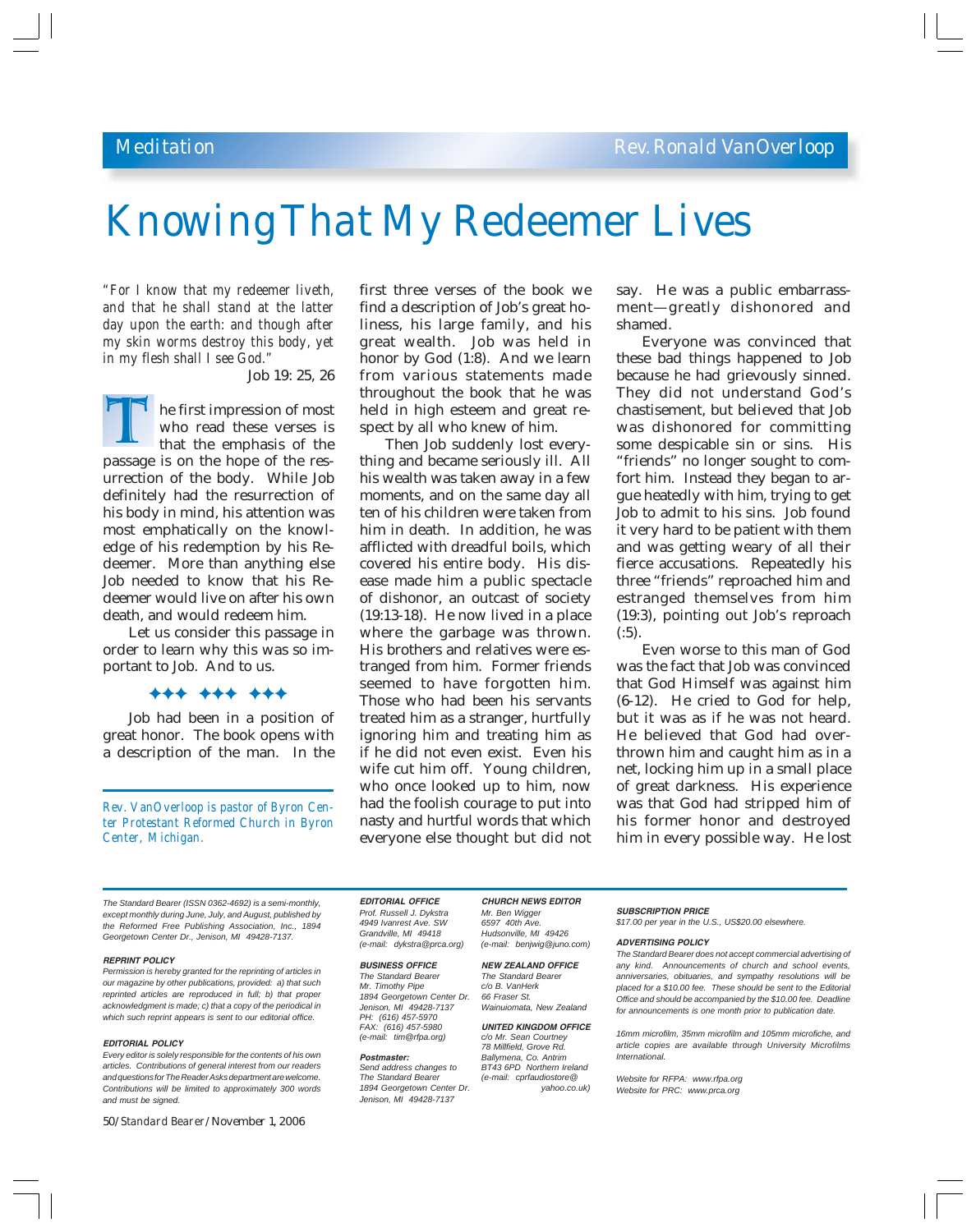all hope. He was convinced that God was only angry with him and was treating him as His enemy.

#### )))))))))

Dishonored by God and shamed by all men, Job now announced something he knew but did not experience. It was something that Job and we often need to know when our experience is one of shame, embarrassment, and dishonor.

Job knew that his Redeemer lives. In spite of everything and everyone being against him (including, it seemed, God), Job knew that there is a Vindicator who will argue his case and cause, and show that Job is not what he appears to be.

A "redeemer" in the old dispensation was someone who took up the cause of a relative who was in dishonor. Often the redeemer was the head of the family. The redeemer was obliged to restore honor to any family member who fell into shame and dishonor. If a family member was forced to sell his property because of debts, then the redeemer was obliged to buy back the property and return it to the family inheritance in the land of Canaan. If someone was forced to sell his children or himself into slavery because of indebtedness, then the near kinsman was obliged to pay the debt in order to save his relative from the dishonor of slavery. The redeemer was obliged to remove the dishonor from a relative who died before he bore children, by marrying the widow in order to provide an heir. The redeemer was also the avenger of blood, removing the dishonor of a murdered relative by avenging his death on the one who caused the death. So the redeemer restored the name, position, and honor of the relative whose cause he took up.

Job was convinced that such a redeemer lives for him. His redeemer will defend his cause and maintain his honor and integrity.

Even if everyone else dishonored him, Job was sure that his divine Kinsman would speak in his favor before God and man.

Job confessed that his Redeemer lives. He believed he was soon to die (17:1) and that he would not see his dishonor removed from his person and name prior to his death. But he was convinced that after his death, yea while the worms were eating his flesh, his Redeemer would be alive to avenge him and remove his dishonor. In fact, Job confesses that his Redeemer is the living One, that is, the source of life, the One who never dies. And this living Redeemer would restore life to Job real spiritual life in an intimate relationship with God. Job believed that when his own name was covered with the shame of death, there lived One who would raise him to life and restore him to honor.

Every member of God's family (except the Elder Brother) is in the gross dishonor of sin. In ourselves we all shamefully transgress every commandment of God and are incapable of keeping any of them. We are unprofitable servants who at best only do what is our duty to do, and even that is done only with great weakness and sin. Every single one of us knows only shame and dishonor in ourselves.

But we have a Redeemer. Isaiah spoke of God as Israel's King and Redeemer (Is. 44:6). Zacharias and Elisabeth, along with Simeon and Anna, saw the nation of Israel to be in great dishonor and shame among the nations of the world; and, worse, they saw the cause of God to be almost lost in the midst of the shameful sins of the religious leaders of their day. They were looking for the promised Messiah to bring redemption to Israel (Luke 1:68; 2:38).

We have a near Kinsman who calls us His "brothers" (Heb. 2:11). God elected in Him, the Firstborn, many brethren (Rom. 8:29). He came to earth to redeem His people by taking their reproach on Himself. As our elder Brother He entered into our shame and dishonor, being made to be sin for us (II Cor. 5:21), willingly being obedient unto death, even the shameful and dishonorable death of the cross (Phil. 2:6-8). God put us "in Christ Jesus, who of God is made unto us ... redemption" (I Cor. 1:30). He "redeemed us from the curse of the law" (Gal. 3:13). He even entered into our rotting and stinking graves in order to take us through the dissolution of the body into the joy and honor of fellowship with God Himself in heaven.

Our kinsman Redeemer freely justified us by His grace through redemption, fulfilling all righteousness in His life and death (Rom. 3:24). The redemption He obtained for us is "eternal" (Heb. 9:12). Our redemption means that no one can lay a charge of dishonor and shame against us. No accusation against us will stand. The living Redeemer saves to the uttermost.

#### )))))))))

Job believed that his vindication would be realized after death, not in his lifetime. He might not receive justice in this world, but a time will come when he will be judged and vindicated. While for some the consideration of the Judgment Day is justly terrible and dreadful, for him it was most desirable and comfortable (Belgic Confession, Article 37).

Job would experience redemption, but not now. He believed that he would die (worms would destroy his body). His faith reaches to the hope of the future resurrection of his body, which immediately precedes the Judgment Day. Job believed that even though he must die and be consumed, he would stand in honor before God with a future immortality.

For the present we know shame and dishonor. As long as we live on earth we will have an old man that will make us cry repeatedly, "O wretched man that I am" (Rom. 7:24). As doers of the Word (and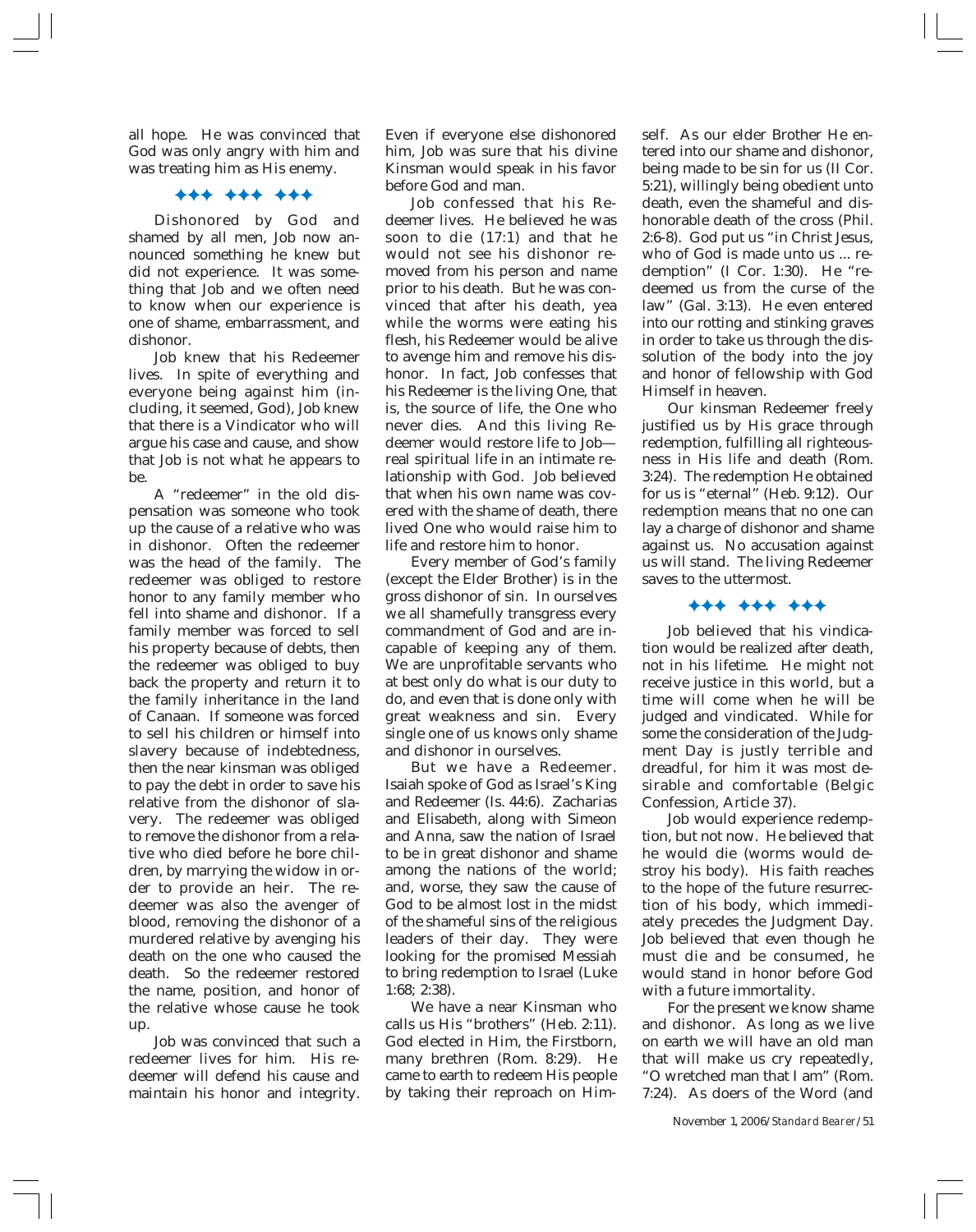not deceiving ourselves) we must continue in the shameful knowledge of our "natural face" (James 1:22-25). But at the same time we know our Redeemer lives. We shout, "Thanks be to God for the good news of the gospel that there is redemption in Christ Jesus, in

whom we are completely justified from all our sin."

We are going to keep sinning until the day of our death, falling into the experience of dishonor and shame. But by faith we are able to know redemption—deliverance from this shame unto the joyful ex-

perience of the position of being more than conquerors. Therefore we await with eagerness the day when our Redeemer will finally realize our redemption perfectly. What a day that will be! Until then, may all of God's children know that their Redeemer lives!

*Editorial Rev. Kenneth Koole*

# *The Emergent Church Movement— A Brief Introduction and Critique*

he time has come to say a few things about the Emergent Church movement. The time has come to say a<br>few things about the Emer-<br>gent Church movement.<br>Perhaps to some of our read-

ers the name itself means nothing. To those in the Grand Rapids area, all I would have to mention is the names Mars Hill and Rob Bell, and they would have some notion of what I was referring to. The Mars Hill Bible Church complex is but four blocks from my own church in Grandville, and has become the mega-church with the greatest name recognition in this metropolitan area (though "mega-church" is one of the descriptions its leaders would just as soon avoid). In part, the movement began as a reaction to the slick Madison Ave.-packaged, salesmanship approach adopted by so many megachurches. Those who began the movement felt that too many of those Willow Creek clones were as phony as the makeup their speakers and professional entertainers put on under the glare of the lights and hype. Their motto is, "Let's get back to the authentic gospel and to the authentic Christ, who mixed with the common people in the market place, and put Christianity back into contact with mainstream culture and life again."

Still, Mars Hill's attendance numbers (they keep no official

membership roles—which is exactly part of its attraction to many) has exploded over the past few years, numbering now in the thousands, qualifying it as a megachurch. And Mars Hill is but one of many springing up around the States and throughout the U.K. as well. Its main spokesmen and preachers, bright, articulate, and personable, are creating quite a stir. They are writing books (such as *Velvet Elvis* by Rob Bell, and *A Generous Orthodoxy* by Brian McLaren, to name just two) that are on the best sellers' list of religious books. In the Grand Rapids area it seems as if every person disgruntled with what is going on in his own church or denomination is heading to Mars Hill. There is something there that attracts the disfranchised, spiritually-confused, and disenchanted multitudes.

So the questions—what is this movement all about, and how does one assess it in the light of God's Word? And as well, what is it that so many find attractive about this new church movement?

We are not the only ones asking these questions. Since an article entitled "The Emergent Mystique" appeared in the November 2004 issue of *Christianity Today*, there has been no lack of critiques and analyses offered by men from

a rather wide range of backgrounds, and some very insightful critiques at that. A recent book by D.A. Carson, entitled *Becoming Conversant with the Emerging Church*, offers an excellent overview of the movement and has much to commend itself to the interested reader. Just be forewarned that there are some chapters that are filled with philosophical terms and distinctions. This of necessity—since the leaders of the Emergent movement themselves use philosophical language and categories to describe present-day society and those with whom they are trying to interact and whom they desire to influence. According to them, Christianity is faced with a crisis in epistemology, i.e., how people attain and process knowledge, the church going about it one way, while a larger and larger section of society is going about it another. And there goes your ability to communicate.

Why the nomenclature "Emergent," or "emerging," is used to describe the movement is indicated in part by the title of a book by the movement's main spokesman, Brian McLaren, *A New Kind of Christianity*. Its point is, a Christianity of a new sort is being proposed and, according to its leaders, is in the process of finding and defining itself. It is emerging out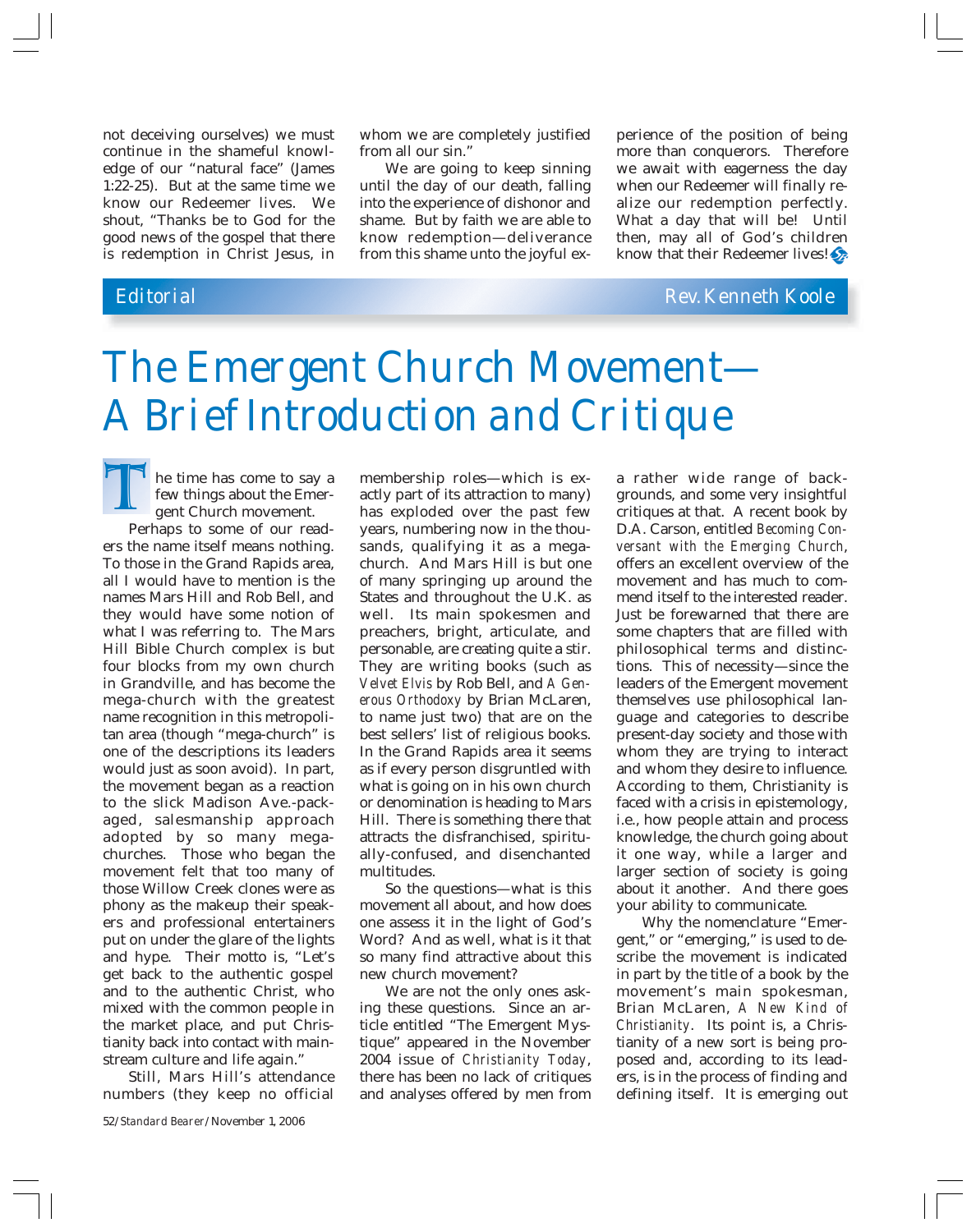of the stifling structures and restrictions of "institutionalized" churches, as they are viewed, churches that seem to exist only to keep themselves in existence and their members on the roles, and to be financially solvent. The emergent leaders do not mind at all likening their movement to a butterfly emerging out of its cocoon, ready to spread its wings and fly. Freedom from structure and restrictions is their mantra—Christianity coming into its own for twenty-first century, postmodern man (more on that last phrase later—kk). This is a Christianity that is free at last to soar.

Such language is buoyantly optimistic. A larger question must, however, be asked, namely, how true to biblical, apostolic Christianity is the movement? One may speak about freedom all one wishes, but when it comes to true Christianity, freedom cannot be separated from truth—*the truth,* if you will—the truth that Christ said will actually set one free (John 8:32).

The question that must be put to the movement's spokesmen is, what about the truth? What truth or truths do its spokesmen and teachers acknowledge, confess, and bind themselves to? Which do they deny? In fact, do its preachers and spokesmen even acknowledge that there is such a thing as knowable, definable (shall we say, *creedal)* truth at all?

And it is here that the Emergent Church movement's wings fall off. What becomes plain upon close inspection of the movement through its writings and practices is that while the Emergent crowd may fancy themselves to be flying free, the reality is they are in flight from truth. And that is not freedom, but bondage and self-delusion.

The sad truth about the movement has become painfully clear not only are fundamental doctrinal truths being questioned by its preachers, and by implication, denied, but the very fact that truth is knowable and definable is itself being challenged, and by implication, denied. They acknowledge that God as the infinite and eternal One is Truth, and knows what the Truth is. But for finite, sinful creatures made out of mere clay, to say, "We know what the truth is! We hold to the truth!"—that is dismissed as sheer arrogance. About what the truth is, they say, we must enter into conversation and dialogue. In fact, according to statements by their spokesmen, that is all they claim to be involved in at the moment, conversation about biblical and doctrinal things. And from such dialogue, what the truth is, for the twenty-first century church that is called to minister to this post-modern generation of ours, will finally emerge—maybe!

In reading the books by the movement's leading figures and comments made by its adherents in interviews, it becomes plain that what it really comes down to for many is, who are you to impose your truth, or your interpretation of what's true, on me and us! The movement is anti-authoritarian, to say nothing of anti-structural, to the core.

Just how deeply this anti-establishment spirit runs in those attracted to the movement was made crystal clear when, early this past summer, a committee composed of some the movement's leading figures announced in a news release that it had appointed Tony Jones as the National Director of Emergent (an organization put together to keep the various sections of the Emergent movement in contact with each other). There was an eruption of protest from the movement's membership, labeling such an appointment as a virtual betrayal of everything the movement stood for. A short week later a memo was sent out seeking to mollify and correct.

Some of you read the last post regarding the recent appointment of Tony Jones as "National Director." Before the official press release was sent out the decision was made to instead use the title "National Coordinator." This felt more in keeping with both the spirit of Emergent and the overall purpose of the role.

Having a Director sounded to many suspiciously like going back to what most had joined the movement to escape from, namely, having someone around in church affairs who might have the authority to intrude into their freedom, that is, their freedom from having anyone tell them what to do. A "coordinator," on the other hand, was more acceptable. He evidently just responds to what others *tell him* to do.

A seemingly small matter, but symptomatic of the whole.

Mr. Phil Johnson, the same who was mentioned recently in these pages in connection with the Free Offer as one who charges us with a brand of hyper-Calvinism, also happens to be sharply critical of the emerging church movement and has made some worthwhile observations.

In a speech entitled "A Critical Look At the Emerging Church Movement," he offers the following assessment.

Virtually all the literature, style, and philosophy associated with the emerging subculture are shot through with conspicuous elements of worldliness, man-centered worship, the narcissism of youth, liberal and neo-orthodox theology, and the silly, ages-old campaign to be 'contemporary' at all costs.

And I hope you realize that very few of this movement's most obvious features are truly inventive. The philosophy and even some of the novelties of style are really not that much different from what was happening during my junior high school years in the youth group of the liberal Methodist church I grew up in. We had the candles and contemporary music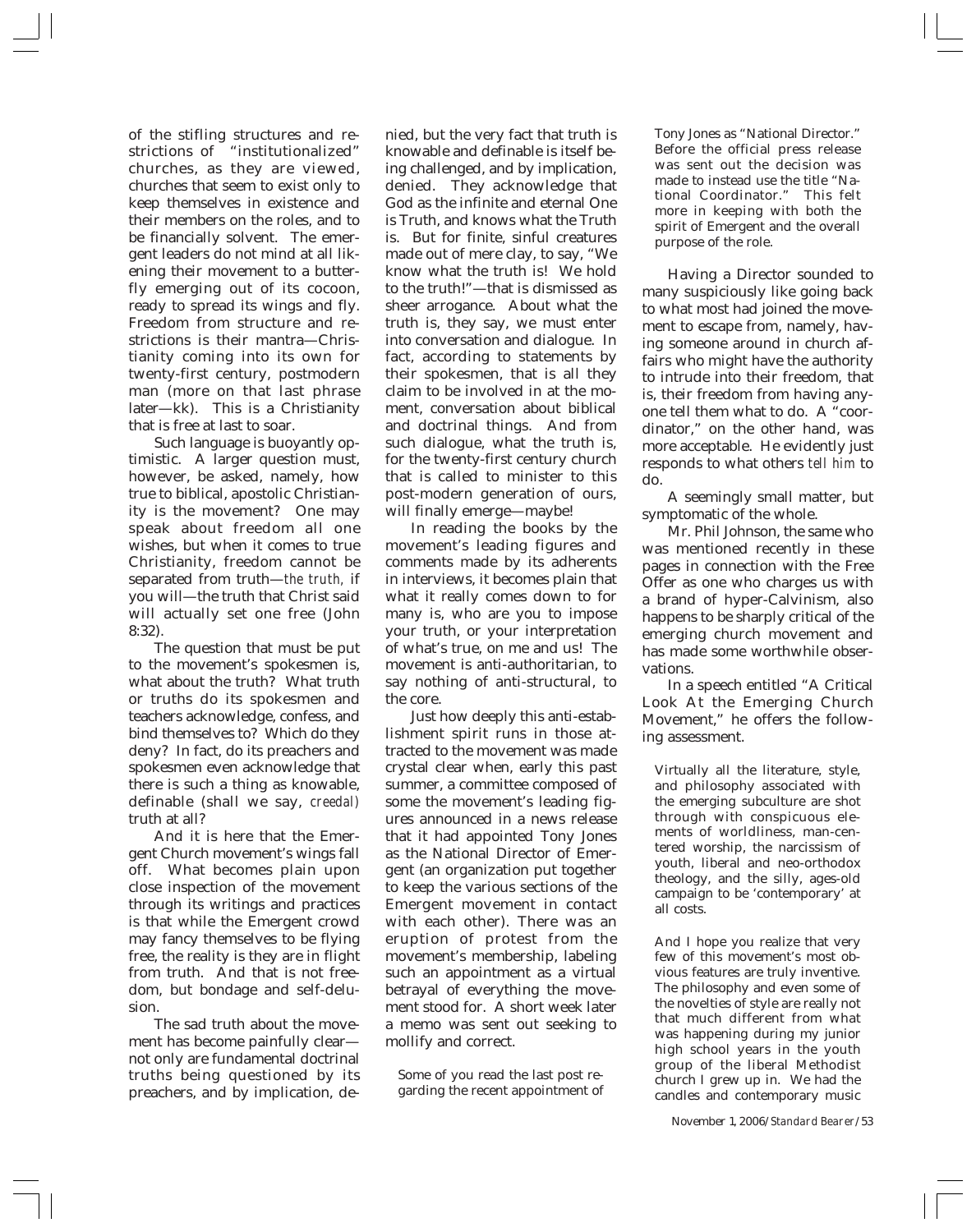and every kind of religious paraphernalia you can imagine—but not the gospel. Methodist church leaders, who had abandoned the gospel years before, desperately sought a way to make the church seem "relevant" to a younger generation in its own language. There has always been some segment of the church or another that is desperate to keep up with the shifting fads of culture and looking for novel ways to adapt Christianity to the spirit of the age. That has been true at least since Victorian times. Spurgeon wrote against it.

Johnson's point is that, however 'new' and 'unique' the movement claims to be, when it comes to doctrinal apostasy and innovations in worship, there is really nothing new under the sun. What is going on in the emerging church movement is not really a new Reformation at all, whatever Rob Bell in his book *Velvet Elvis* might argue and claim, but simply a repackaging of old errors and complaints in a new color and disguise, all the while making grandiose claims.

The movement, with its leaders and worship styles, is a diverse group. Criticism about what is going on or taught in one section of

the movement is often rejected by another as not applying to itself. "They (or he) does not speak for us all." But there are certain basic things that the various sections and leaders hold in common, about which there can be little argument. And chief amongst these basic convictions is that evangelical, as well as Reformed, Christendom is badly out of touch with contemporary society, and therefore simply is unable to relate to this present emerging generation in any soul and gospel-benefiting way.

According to the emergent church's spokesmen, their coming on the scene has to do with culture, a culture that is involved in such a massive shift in its way of thinking that unless the church and its preachers and members adapt themselves to this shift in the area of language, worship style, and overall approach, Christianity will become little but a footnote to the twenty-first century, irrelevant to the "cultural tsunami" that is sweeping everything in its path.

In fact, this is exactly the title and theme of a book written by a Leonard Sweet, entitled *Soul Tsunami: Sink or Swim in the New Millennium Culture.* In Sweet's words,

The Dick and Jane world of my '50's' childhood is over, washed away by a tsunami of change.... While the world is rethinking its entire cultural formation, it is time to find new ways of being the church that are true to our postmodern context. It is time for a Postmodern Reformation. (p. 17, Zondervan, 1999)

And there is that word again postmodern. In order to understand how the leaders of the emergent church view themselves and their mission, one must understand to what this decidedly philosophical, descriptive term refers. What exactly is it that is supposed to characterize our present society with its culture, which therefore warrants its being labeled postmodern, in distinction from the 'modern' age that preceded it?

This we intend to consider next issue.

Admittedly, to this point we have made some broad charges concerning the Emergent Church movement and where it stands with respect to "truth," but with little evidence to substantiate our claims. This also we intend to address and remedy next issue.

#### Q **"Young, Restless, Reformed"**

 $\prod_{\mathsf{nr}}$ n *Christianity Today,* September 2006, an interesting article was printed with the above title. It appears, according to the article, that there is growing interest among young people and in some seminaries, both with students and professors, in the Reformed doctrines. These are seeking something more substantial than the fluff offered so often today to please the young. The article claims a growing con-

*Rev. VanBaren is a minister emeritus in the Protestant Reformed Churches.*

54/*Standard Bearer*/November 1, 2006

viction of many that the Reformed doctrine is concerned centrally with the glory of God and not entertainment for man. The writer begins with a brief introduction about John Piper, who authored the book "Desiring God," which has sold more than 275,000 copies since 1986. He has been having great influence upon the young people. The article states:

Not all of these youth know Piper's theological particulars. But plenty do, and Piper, more than anyone else, has contributed to a resurgence of Reformed Theology among young people. You can't miss the trend at some of the leading evangelical seminaries,

## *All Around Us Rev. Gise VanBaren*

like Trinity Evangelical Divinity School, which reports a significant Reformed uptick among students over the past 20 years. Or the Southern Baptist Theological Seminary, now the largest Southern Baptist seminary and a Reformed hotbed. Piper, 60, has tinged the movement with the God-exalting intensity of Jonathan Edwards, the 18<sup>th</sup>-century Puritan pastor-theologian. Not since the decades after his death have evangelicals heaped such attention on Edwards.

Reformed theology often goes by the name Calvinism, after the renowned 16th-century Reformation theologian John Calvin. Yet even Edwards rejected the label, saying he neither depended on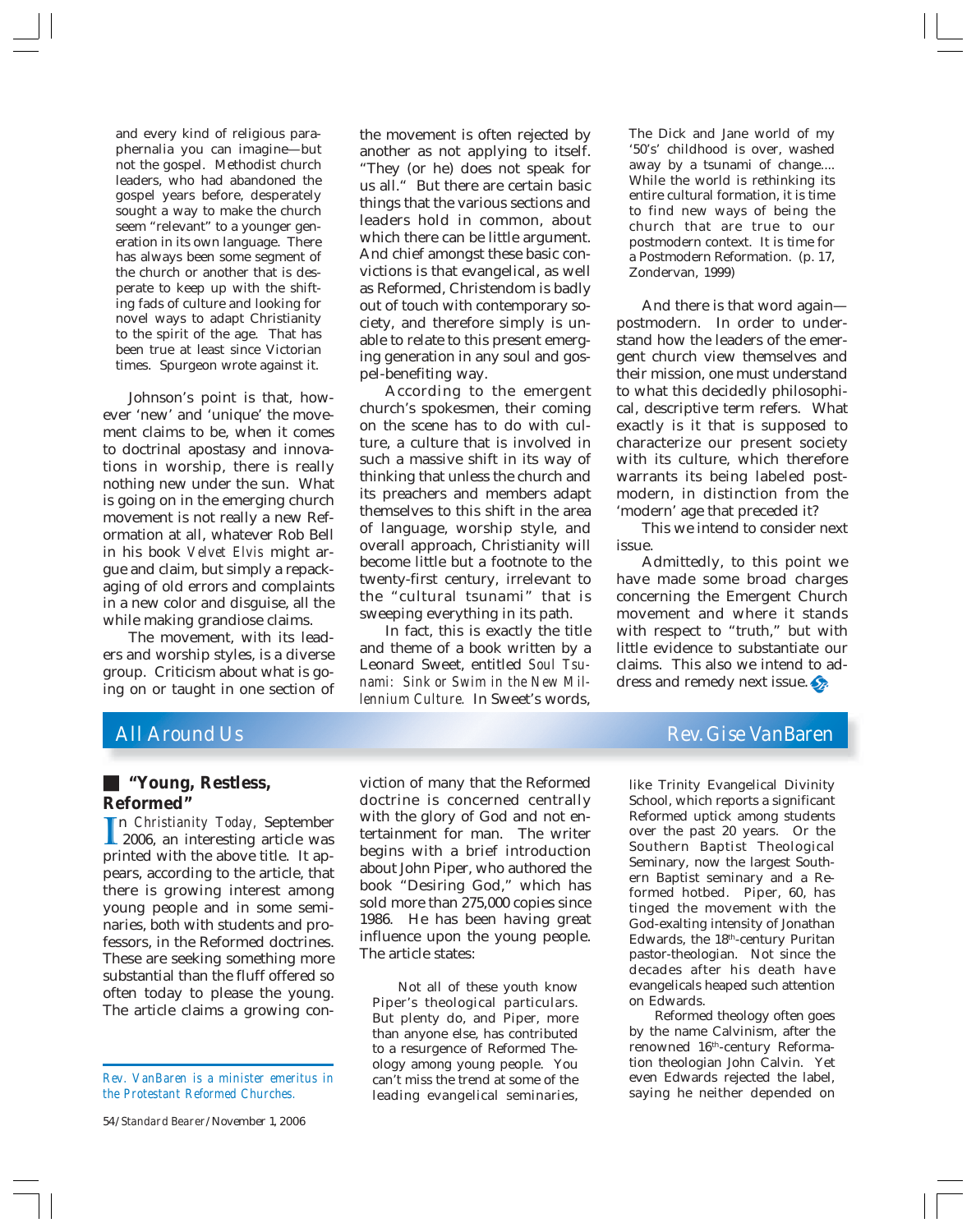Calvin nor always agreed with him. Still, it is Calvin's followers who produced the famous acrostic TULIP to describe the "doctrines of grace" that are the hallmarks of traditional Reformed theology: Total depravity, Unconditional election, Limited atonement, Irresistible grace, and Perseverance of the saints….

Already, this latest surge of Reformed theology has divided Southern Baptist churches and raised questions about the future of missions. Its exuberant young advocates reject generic evangelicalism and tout the benefits of indepth biblical doctrine. They have once again brought the perennial debate about God's sovereignty and humans' free will to the forefront.

The evidence for the resurgence is partly institutional and partly anecdotal. But it's something that a variety of church leaders observe. While the Emergent "conversation" gets a lot of press for its appeal to the young, the new Reformed movement may be a larger and more pervasive phenomenon. It certainly has a much stronger institutional base. I traveled to some of the movement's leading churches and institutions and talked to theologians, pastors, and parishioners, trying to understand Calvinism's new appeal and how it is changing American churches.

However, some in the Southern Baptist Churches deplore resulting divisions within the SBC:

…Malcolm Yarnell, associate professor of systematic theology at Southwestern Baptist Theological Seminary, argued that Southern Baptists generally reject any notion that God "arbitrarily chooses individuals to be damned before they are born."

"(T)he greatest tragedy is when adherence to TULIP leads to division in churches and prevents them from cooperation in, and urgency for, a passion toward fulfilling the Great Commission," Yarnell wrote. He concluded, "Southern Baptists are first, last, and always followers of Jesus Christ, not John Calvin."

The most provocative comments in the SBC may belong to Steve Lemke, provost of New Orleans Baptist Theological Seminary. In April 2005, he presented a paper on "The Future of Southern Baptists as Evangelicals." Lemke warned, "I believe that [Calvinism] is potentially the most explosive and divisive issue facing us in the near future. It has already been an issue that has split literally dozens of churches, and it holds the potential to split the entire convention."

At the same time, those now teaching Reformed doctrine want to separate themselves from "Grand Rapids' Calvinism":

"I think the criticism of Reformed Theology is being silenced by the mission and justice and evangelism and worship counseling—the whole range of pastoral life," Piper said. "We're not the kind who are off in a Grand Rapids ghetto crossing our t's and dotting our i's and telling the world to get their act together. We're in the New Orleans slums with groups like Desire Street Ministries, raising up black elders through Reformed theology from 9-year-old boys who had no chance."

The concluding paragraphs appear to express movingly the humble gratitude for sovereign election and the wonder of God's grace:

It's because the young Calvinists value theological systems far less than God and his Word. Whatever the cultural factors, many Calvinist converts respond to hallmark passages like Romans 9 and Ephesians 1. "I really don't like to raise any banner of Calvinism or Reformed theology," said Eric Lonergan, a 23-year-old University of Minnesota graduate. "Those are just terms. I just like to look at the Word and let it speak for itself."

That's the essence of what Joshua Harris calls "humble orthodoxy." He reluctantly debates doctrine, but he passionately studies Scripture and seeks to apply all its truth.

"If you really understand Reformed theology, we should all just sit around shaking our heads going, 'It's unbelievable. Why would God choose any of us?' Harris said. "You are so amazed by grace, you're not picking a fight with anyone, you're just crying tears of amazement that should lead to a heart for lost people, that God does indeed save, when he doesn't have to save anybody."

One can be encouraged in hearing of those who are not satisfied with "seeker services" or "contemporary worship services," but desire rather instruction in sound doctrine. One can be encouraged by a professed intent to study carefully the Word of God. Our churches also should use any opportunity given to instruct others in the truths of Reformed (scriptural) doctrine. We must take to heart also the calling to instruct our youth first of all in the glorious truths of Scripture. May we also have that zeal and enthusiasm to study the Word earnestly and profitably.

Yet the article in *Christianity Today* mentions certain things that ought to be of grave concern. The statement (quoted more fully above) is made, "We're not the kind who are off in a Grand Rapids ghetto crossing our t's and dotting our i's and telling the world to get their act together." What does that mean? The article insists that there is a growing interest in the five points of Calvinism. But is Grand Rapids a "ghetto" of Calvinism, where there is the intent to emphasize Calvinism too strictly? One would think a statement like that would require further explanation.

Another paragraph indicates a disjunction between the five points of Calvinism and other (we are convinced) related doctrines.

Perhaps an attraction to serious doctrine brought about 3,000

November 1, 2006/*Standard Bearer*/55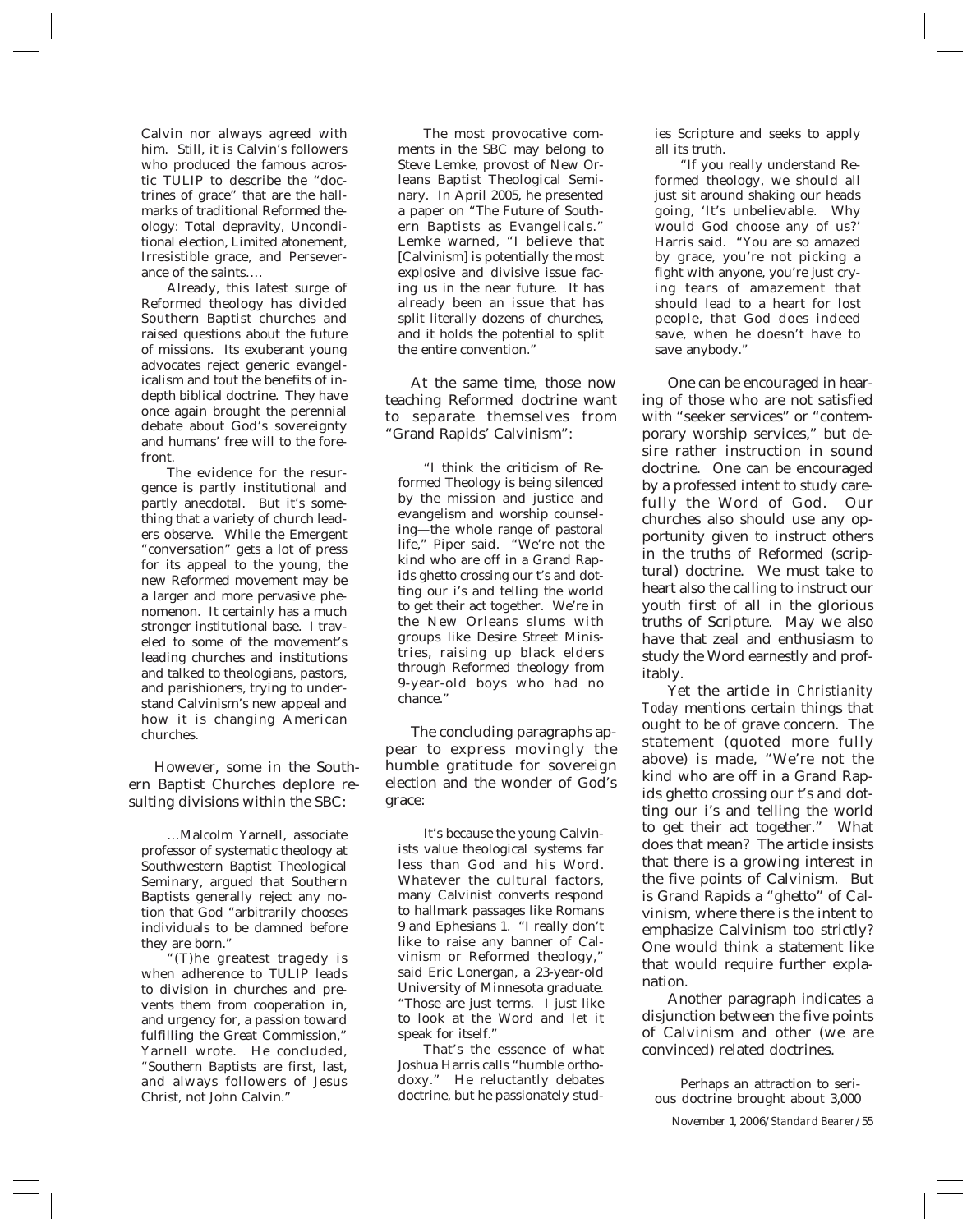ministry leaders to Louisville in April for a Together for the Gospel conference. The conference's sponsors included Mohler and Mahaney, and Piper also spoke. Most of the audience were in their 20s and 30s. Each of the seven speakers holds to the five points of TULIP. Yet none of them spoke of Calvinism unless I asked about it. They did express worry about perceived evangelical accommodation to postmodernism and criticized churches for applying business models to ministry. They mostly joked about their many differences on such historically difficult issues as baptism, church government, eschatology, and the gifts of the Holy Spirit. They drew unity as Calvinist evangelicals from their concerns: with seeker churches, church-growth marketing, and manipulative revival techniques.

If these "historically difficult issues" represent the dotting of i's and crossing of t's, as appears to be the case, that would be sad indeed. Those interested in the truths of God's Word ought to be interested in all the doctrines as

taught in Scripture. These "difficult issues" are hardly a matter about which one jokes. Let those who are truly interested in the truths expressed by the acronym TULIP consider well how these other truths are related to TULIP!

#### **So: What's New?**

**Republican strategists said yes-**<br>terday that public revulsion<br>over the sexually graphic online over the sexually graphic online conversations between Rep. Mark Foley (R-Fla.) and former House pages could compound the party's problems enough to tip the House to the Democrats in November and could jeopardize the party's hold on the Senate as well. (*Washington Post*)

News reports as that presented above have dominated the news broadcasts the past week and likely will continue at least until the election in November.

But is it so surprising?

There was a time, and within my lifetime, that a politician caught

in adultery could never remain or be elected to Congress or as President of the United States. But that is no longer true.

There was a time when a politician identified as homosexual could never be elected or remain in a government position. But no more is that true.

 So the reports of recent weeks only portray what the direction and ultimate end is of those who would ignore God's laws. What is considered acceptable today was condemned in the past—on the basis of God's law. Today God's law is no longer the standard—but the "majority vote" of the populace is. What is condemned today (rightly so) in the action of Rep. Foley could likely be approved lifestyle in the not-so-distant future. If there is not an absolute standard, then anything acceptable to the majority becomes the standard. The people and country refusing to recognize this descend rapidly into the depths of depravity. Romans 1:19- 32 does indeed work out as God has spoken.

## *News from Seminary Hill*

The Protestant Reformed Seminary began its<br>eighty-third year of instruction of men for the<br>ministry of the word and sacraments on August eighty-third year of instruction of men for the ministry of the word and sacraments on August 28.

Prof. David Engelsma opened the school year for the faculty and students with a chapel-speech on I Samuel 17:38-40 entitled, "Unsuitable Armor."

Seven men are full-time students.

Mr. Nathan Langerak, son of the Hope Protestant Reformed Church in Walker, Michigan, is a fourth-year student. He is married to Carrie. They have two children. Nathan is presently doing his internship at the Grandville Protestant Reformed Church in Grandville, Michigan. He will finish his training with courses at the seminary the second semester.

Mr. Heath Bleyenberg is a third-year student. Heath is a son of the Edgerton Protestant Reformed Church in Edgerton, Minnesota.

Mr. Nathan Dykstra and Mr. Cory Griess are second-year students. Nathan is a son of the

Hudsonville Protestant Reformed Church in Hudsonville, Michigan. He is married to Brenda. They have two children.

Mr. Cory Griess is a son of the Loveland Protestant Reformed Church in Loveland, Colorado. He is married to Lael.

Three men entered the seminary for the first time this fall. Mr. Daniel Holstege is a son of the Southeast Protestant Reformed Church in Grand Rapids, Michigan.

Mr. Martyn McGeown is a son of the Covenant Protestant Reformed Church in Ballymena, Northern Ireland.

Dr. David Torlach, a medical doctor, is a son of the Evangelical Presbyterian Church of Australia. He is married to Ruth. They have five children.

Several young men, presently in college, are taking pre-seminary courses at the seminary—Dutch Theological Reading and Greek Reading.

With the emeritation this summer of Prof. Robert Decker, Prof. Barrett Gritters is teaching the full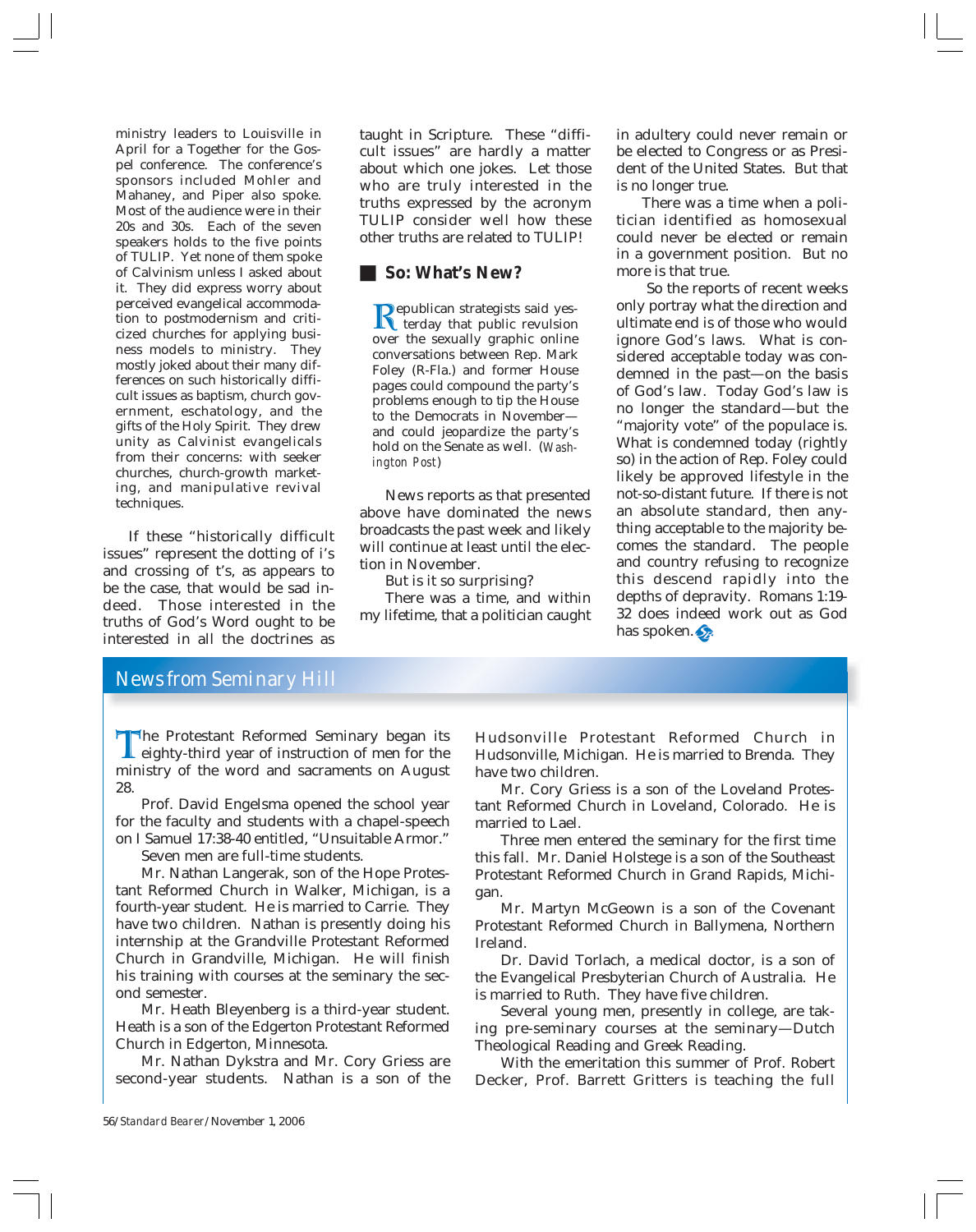complement of courses in the departments of New Testament and Practical Theology.

Prof. Ronald Cammenga is teaching several courses, while also continuing to prepare for teaching the departments of Dogmatics and Old Testament.

The public convocation exercises were held on September 6 at First Protestant Reformed Church in Grand Rapids. Prof. Barrett Gritters spoke from

I Thessalonians 2:7 on "Ministers and (Their) Mothers."

May Christ bless the work of the seminary, giving able, devoted, soundly Reformed pastors and teachers to His church.

> For the faculty, *Prof. David J. Engelsma,* Rector

## **Search the Scriptures Rev. Ronald Hanko**

# *The Prophecy of Malachi (11) Covenant Faithfulness and Unfaithfulness*

#### **The Third Disputation: Chapter 2:10-16 (continued)**

*16. For the LORD, the God of Israel, saith that he hateth putting away: for one covereth violence with his garments, saith the LORD of hosts: therefore take heed to your spirit, that ye deal not treacherously.*

he attempts to deny the plain teaching of this verse are legion. One commen-The attempts to deny the<br>plain teaching of this verse<br>are legion. One commen-<br>tator lists four basic interpretations, three of which turn the passage on its head: (1) that it concerns only pagan worship and has nothing to do with divorce; (2) that it permits or even requires divorce; (3) that it prohibits only "aversion" divorce, that is, divorce for no other reason than that the husband hates his wife and no longer loves her; and (4) that it actually does prohibit divorce. There can be little doubt that the fourth interpretation is the only correct interpretation, since the words "putting away" always refer in Scripture to divorce (Matt. 19:3, 8, 9).

*Rev. Hanko is pastor of the Protestant Reformed Church of Lynden, Washington. Previous article in this series: September 15, 2006, p. 495.*

That the Jews were given to divorce is evident from the question of the Pharisees in Matthew 19 and from Jesus' response. Many of them believed in putting away "for every cause," and Jesus in answering their questions about this speaks of the hardness of the hearts of the Israelites going all the way back to the time of Moses: "Moses because of the hardness of your hearts, suffered you to put away your wives." Things are no different now. The same hardness of heart that Jesus condemned allows for, practices, and even blesses divorce today.

The truth is, Malachi says, that God hates divorce. He hates it not only because it is a violation of His original marriage ordinance when He brought together one man and one woman in marriage, but also because it is He Himself who joins them: "What God hath joined together, let not man put asunder." Especially, however, He hates it because marriage is both picture and part of His relationship to us. Divorce is a violation not only of the covenant of marriage, but of God's covenant of grace with His people.

It ought to be noted, too, that God is not just condemning what one commentator calls "aversion" divorce. It is not just putting away out of lack of love that is condemned here, but all putting away, and it is condemned exactly because the very act of putting away is something God never does. As we will learn in chapter 3:6, God never puts away or forsakes, never divorces His people, but is forever faithful to them, even though they are often unfaithful to Him.

Divorce is an act of violence against those who are put away to be sure, but it is also an act of violence against God Himself, an act of violence, however, that is usually covered up with a cloak of hypocrisy and piety: "God wants me to be happy. God cannot expect me to live singly. It is impossible for me to get along with this woman or this man. I no longer love her (or him). If I no longer love her, God Himself does not expect me to maintain a marriage that is only a sham." Or on the part of church leaders: "Your marriage has broken down irretrievably, and therefore I, as your minister and counselor, advise you to get a divorce. You are not able to serve God as you should under the present circumstances, and if you separate and divorce you will be able to do so once again happily and thankfully."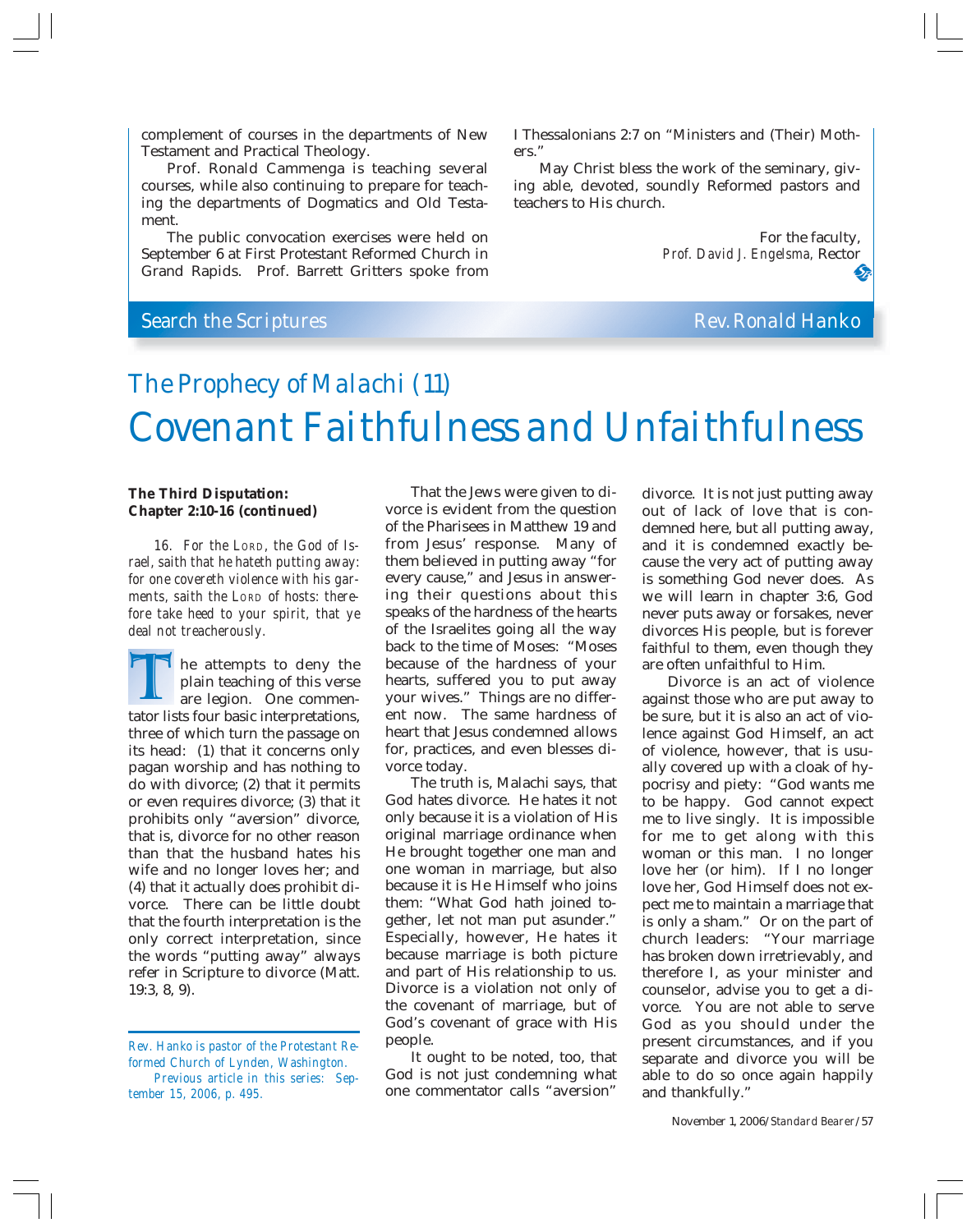The question needs to be asked in connection with this condemnation of divorce: "What about Deuteronomy 24:1-4? Does not the Word of God there approve of divorce?" Deuteronomy 24:1-4 reads: "When a man hath taken a wife, and married her, and it come to pass that she find no favour in his eyes, because he hath found some uncleanness in her: then let him write her a bill of divorcement, and give it in her hand, and send her out of his house. And when she is departed out of his house, she may go and be another man's wife. And if the latter husband hate her, and write her a bill of divorcement, and giveth it in her hand, and sendeth her out of his house; or if the latter husband die, which took her to be his wife; her former husband, which sent her away, may not take her again to be his wife, after that she is defiled; for that is abomination before the LORD: and thou shalt not cause the land to sin, which the LORD thy God giveth thee for an inheritance."

It should be noted that the Deuteronomy passage is not approving of divorce but only laying down certain rules for divorcing in the face of Israel's insistence on divorcing contrary to God's ordinance. This is clear from what Jesus says in Matthew 19:7-9. There He makes it clear that divorce was only "suffered"—because of the hardness of heart that the Jews had shown. They had hard-heartedly insisted on divorcing, even though the Word of God was against it. And so Jesus also makes it clear that God's original ordinance established marriage as a permanent bond between man and woman, a bond that is broken only by death.

Jesus says: "From the beginning it was not so." And then He lays down the law for all time: "What God hath joined together, let not man put asunder" (v. 6). Deuteronomy 24, therefore, does not contradict Malachi, but rather confirms it, especially when interpreted in light of Jesus' words in Matthew.

Against all this nonsense and hypocrisy, God tells the church both of the Old Testament and of the New and its members: "take heed to your spirit." "Your relationship with God Himself is at issue in all this. Don't deal treacherously with your spouses and don't deal treacherously with Me. What I have joined don't you dare put asunder. The wife (or husband) you have is the wife (or husband) I have given you. Instead of divorcing, take heed to your spirit, repent of your sins, seek My grace and help, for only in that way can you be blessed."

How this needs to be heard today—that divorce is an act of violence and treachery and that putting away is displeasing to God. "He hateth putting away" ought to be written over the door of every church in Christendom today, though it is doubtful that it would be heeded even then, for most will do their own will and fulfill their own lusts no matter what admonishments, warnings, and threatenings God sends.

#### **The Fourth Disputation: Chapter 2:17-3:6**

*17. Ye have wearied the LORD with your words. Yet ye say, Wherein have we wearied him? When ye say, Every one that doeth evil is good in the sight of the LORD, and he delighteth in them; or, where is the God of judgment?*

Though this last verse of chapter 2 is not unconnected with what precedes, it really belongs more with what follows. What God through Malachi says about the messenger of the covenant is in answer to Israel's question: "Where is the God of judgment?" The chapter division is not, therefore, very helpful.

Once again Judah and Israel refuse to hear what God says about their sins. The question, "Wherein..." is not a question that arises from a regenerated heart that knows its own sinfulness, but from the pride and blindness of unbelief. When God speaks of the sins of His people in His Word, those whose hearts are softened by grace and who by grace know their own depravity always say, "It is I that the Word of God is describing." Those who know their sins do not try to excuse them and hide them. They do not see only the sins of others instead of their own, but always acknowledge their sins before God.

Here God accuses the Jews, though in vain, of calling evil good and of saying that God delights in evil. We must understand that very few have ever had the courage to do this in so many words, but it happens all the time nevertheless. In Israel it was happening in various ways.

In relation to the sacrifices, the people were saying such things as: "Since God has not kept His Word to us in blessing us, He has no reason to be dissatisfied with the sacrifices we are bringing." "The priests have approved of what we are doing, so it must be right."

In the whole matter of marriage they were also calling evil good by approving both of mixed marriages and of divorcing, and by practicing these evils. In some cases they called evil good, simply by not condemning evil; in others by saying that a particular sin, such as that of divorcing, was not displeasing to God or a violation of His commands. Or, as so often happens today, they called evil good by actually arguing that a particular sin is demanded by God.

There is a good example of the latter in the interpretation of those who say that Malachi 2:16, instead of forbidding divorce, is actually approving it and even requiring it in certain circumstances. Those who interpret the passage this way translate it: "If he hates, let him divorce!"—an interpretation that fits neither the context nor the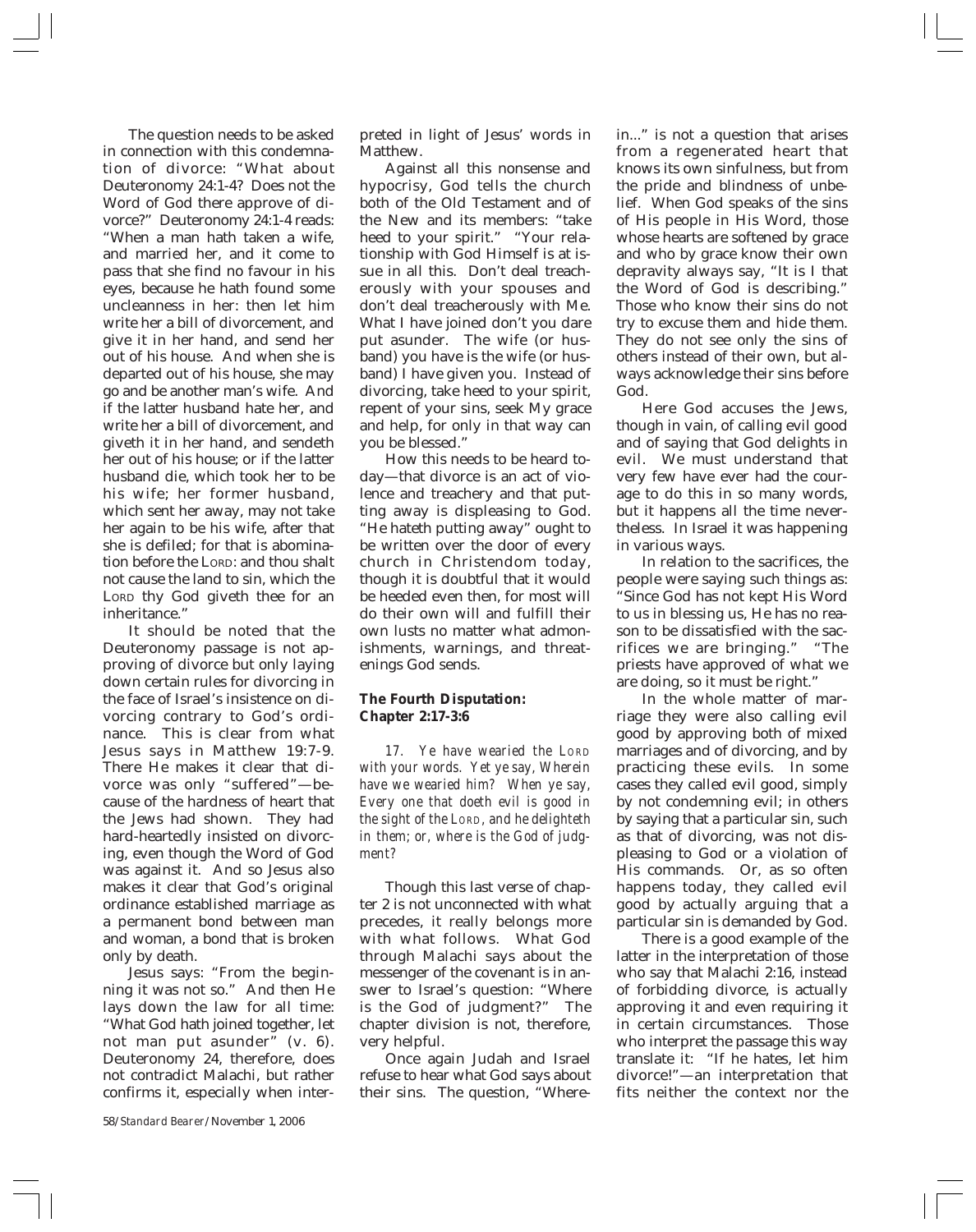grammar of the passage, but is simply an attempt to call evil good.

That sin of calling evil good is committed today when the church says that homosexuality and women serving in church office are not sin, and especially when she says that these things are pleasing to God—that He loves homosexuals because they "love" one another, and that He loves women in teaching positions and positions of authority in the church because they are doing good work. Others approve of forms of worship that are not commanded in God's Word and argue that such things are good because they bring in members, please the people, and arouse people's emotions, even though they are contrary to all that Scripture reveals about God.

More often this sin is committed when sins are not dealt with in

the church, but are overlooked and allowed to prosper—when elders and ministers and members allow even gross sins to remain unrebuked: cursing and swearing and gossip and fornication and theft and Sabbath-breaking and gambling and disobedience to authority and hatred and drunkenness and dabbling in the occult and a thousand other sins. Seldom are such sins disciplined. Rarely are those who commit them admonished, and so by default the church and its members call evil good.

Not only did Israel commit this sin, however, but they also argued that the sins of which they were guilty could not be sins because God, the God of judgment, did not punish them. They said, in other words, "Where is the God of judgment?" They were like the people of whom God speaks in Psalm 50,

first condemning them for adultery, theft, lying, and slander and then adding: "These things hast thou done, and I kept silence; thou thoughtest that I was altogether such an one as thyself: but I will reprove thee, and set them in order before thine eyes" (v. 21).

This sin, too, is not gone in the church. Everyone of us commits it when we go on in sin, thinking that because we prosper in sin and because God keeps silence and does not uncover our sin, we can therefore sin with impunity. We commit it when we think that because sinners are not punished, God is no longer a righteous Judge. We commit it when we put all thoughts of the coming judgment out of our minds and do not live as those who must soon stand before His judgment seat and give an account of every deed and word.

## *Ministering to the Saints Rev. Douglas Kuiper*

*The Diaconal Care of Non-Poor Christians (6) A Modest Proposal for Protestant Reformed Retirement Facilities*

n our last article we examined ways in which Reformed diaconates today can implen our last article we examined<br>ways in which Reformed<br>diaconates today can imple-<br>ment, and often are implementing, the care of non-poor Christians, such as the sick, aged, widowed, handicapped, and the like. In this article I particularly address Protestant Reformed diaconates, suggesting another way in which deacons can busy themselves in their work.

*Rev. Kuiper is pastor of the Protestant Reformed Church in Randolph, Wisconsin.*

*Previous article in this series: September 1, 2006, p. 473.*

The suggestion regards establishing a group of small retirement homes that are intended primarily for the benefit of Protestant Reformed people, and are overseen by Protestant Reformed diaconates. Whether these homes are only for the aged, or include convalescent care for the sick, does not matter as far as this writer is concerned. What follows can apply to either instance.

#### )))))))))

Let me first explain the rationale for such a project.

First, it is the church's duty to care for the aged, sick, and widows (for the sake of brevity, let us understand that in this article widows includes widowers). This point has been sufficiently demonstrated in previous articles.

Deacons usually implement this duty by caring for the various needy in their congregation on an individual basis. One committee of deacons is assigned to this person, another to that person; and, because the aged and sick have access to other homes and care programs, the primary task of the deacons is to ensure that the aged and sick are able to pay for their care. This way of implementing the duty of caring for the aged, widows, and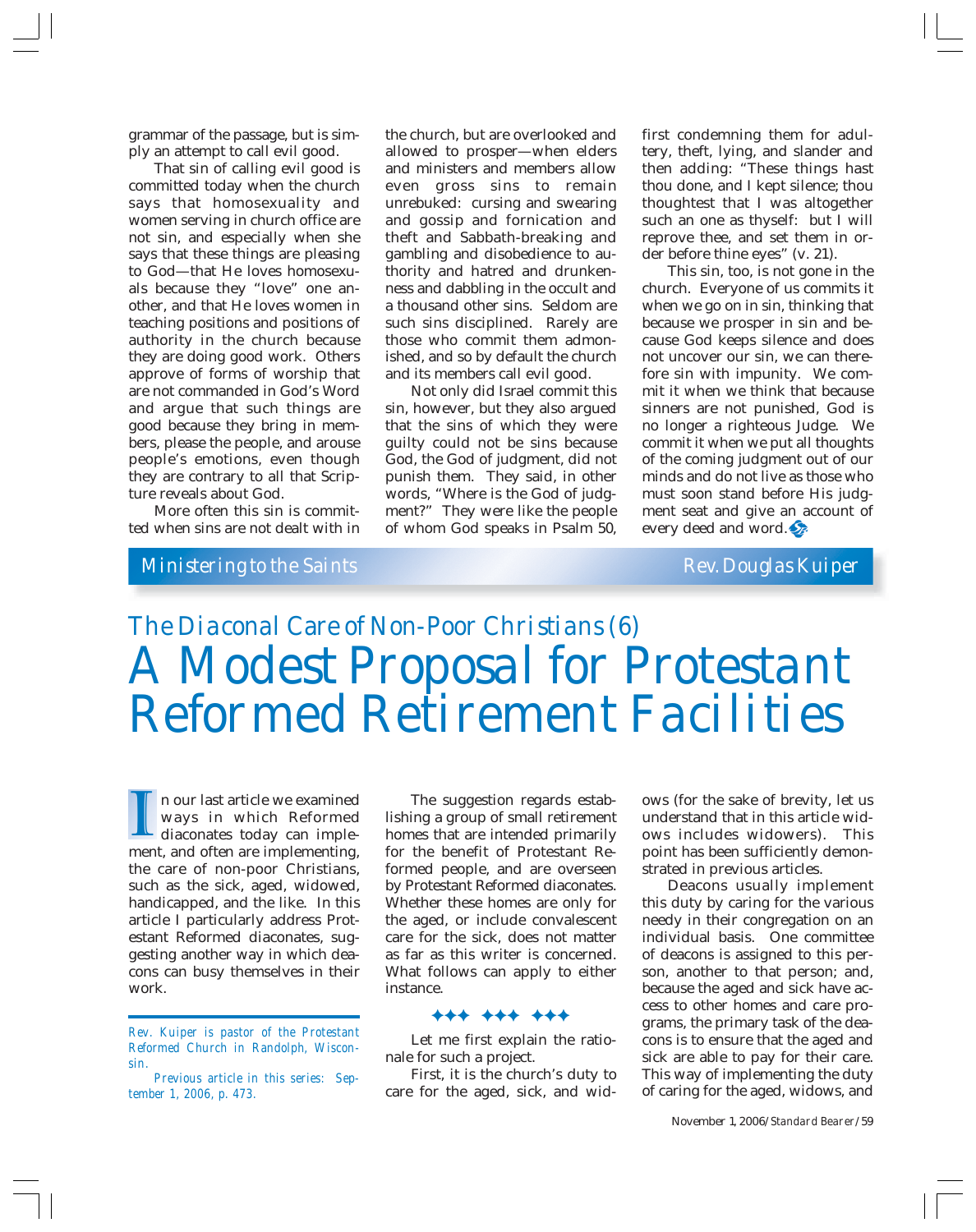sick is not wrong. Practically speaking, it is probably the easiest way to care for such.

Yet, the first instance of diaconal work in the New Testament is an instance of communal care—that is, of the care of the needy as a whole body. The practice of the church in Jerusalem was to care for the widows in a daily ministration—as a body the widows gathered, in order that their needs be supplied. Also in Geneva, as we have noticed, the deacons cared for the needy as a body, through the General Hospital. When the church has a large number of needy, the care of the needy as a body is possibly the more efficient way to care for such, even though it requires more organization and probably more personnel. By caring for the needy as a body, I do not mean to suggest that the deacons no longer need to take a personal interest in the individual child of God who is needy. I mean simply that some common provision be made for all the widows, all the aged, all the sick, etc.—as is done in a retirement and convalescent home.

Second, the establishment of such homes by the PRC would follow from our understanding of the covenant. The doctrine of the covenant relates to this proposed venture in at least two ways. First, we emphasize the duty of the members of the covenant to care for each other. Such homes would be means by which we who share the same faith could together care for those of our number who are needy. Second, they would be means by which our own widows, aged, and needy could enjoy fellowship with others of like faith and practice.

This argument for establishing retirement homes is similar to the argument we make, based on the covenant, for establishing our own Protestant Reformed schools. In one respect, the argument for establishing our schools on the basis of our covenant view is greater

than the argument for establishing retirement homes. We know that God's promise to continue His covenant with us and our children is fulfilled in the way of our teaching our children the truths of Scripture as we confess them. This we consider to be so important because of the ungodly methods and philosophies of the state's instruction today. Our aged have of course already received this instruction and are grounded in the truth. Our first concern toward them need not be that of teaching.

Yet, consider how an argument for establishing retirement homes on the basis of our understanding of the covenant is similar to our argument for establishing our own schools. We desire that our children be cared for, in respect of their instruction, by fellow saints and believing adults. And we desire that they learn to have fellowship with like-minded children. Why not show the same concern to our aged? Why not give them caretakers with whom they are one in the faith? Why not give them the opportunity to have fellowship one with another, as members of the same body of Christ?

It is for this reason that other denominations or groups of Christians have already instituted Christian homes and institutions of mercy. As we grow in numbers and in wealth, we should considering doing the same thing.

Some might argue that we do not need our own retirement homes exactly *because* other Christian homes already exist. My response is that, while these other Christian homes serve a good purpose, and while many of our own people enjoy living in them, these other homes do not demonstrate the care of the PRC as a body for her own needy. They also do not allow our aged to enjoy fellowship as easily with others who share the same convictions regarding doctrine and life. Granted, our aged in such homes often find fellow saints, members of other denominations, with whom they can experience true fellowship. But this will become less and less likely as the mainline Reformed denominations depart ever more from the faith of our fathers. Finally, we do not argue that our own Protestant Reformed schools are unnecessary because of the existence of other Christian schools in the area; so why argue that with regard to homes for the aged?

Third, the establishment of such homes by the PRC would follow from our understanding of the antithesis.

Lest any misunderstand me here, I am not promoting a worldflight mentality. Our idea of the antithesis is not that we become geographically separate from the world. Our elderly saints in retirement homes are called to live the life of the antithesis spiritually, by confession and walk—and I trust that by God's grace they are striving to do that.

Rather, we understand the antithesis, the spiritual separation between the church and the world, to require us to believe the truth over against the lie, and to live in obedience to God's law as opposed to a life of service to the lusts of the flesh. Our own retirement homes would be a means whereby we would help our aged live this life. They could participate with good conscience in all the programs, the daily activities, the outings, the Bible studies, the informal worship services, the devotions at meal times.

Driving home to me the importance of this argument was the testimony of a widowed and elderly saint who is a member of one of our churches, and who lives in a retirement home at which, periodically, a movie was shown for the entertainment of the residents. Our sister made known to other residents that she did not attend such, and would not be attending such. But one day she was physically dragged by other residents, despite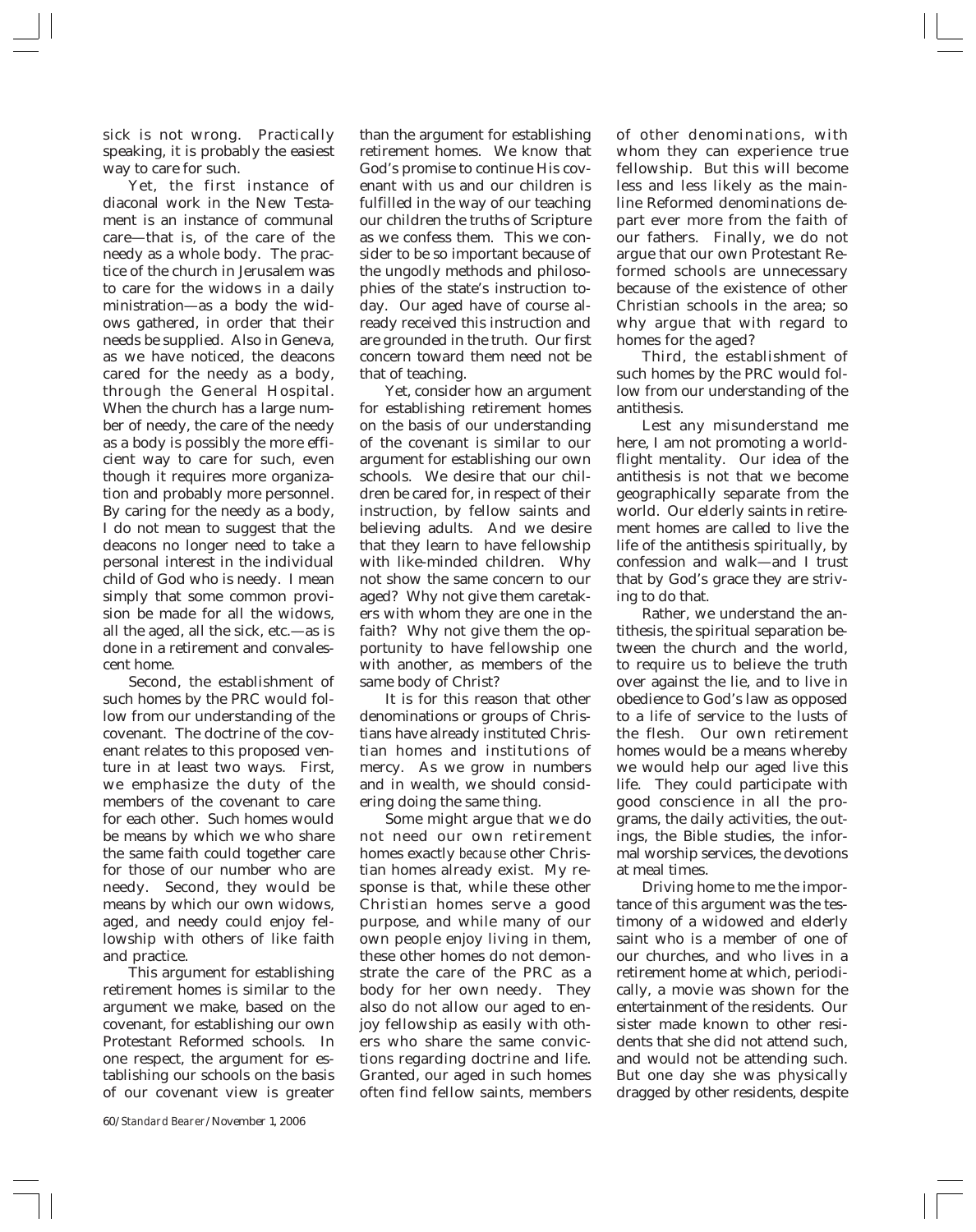her protests and struggles, toward the room where this movie was shown.

This incident reminds me of the words of Paul to Timothy, "Yea, and all that will live godly in Christ Jesus shall suffer persecution" (II Tim. 3:12). Persecution we cannot escape. Surrounded by others who do not believe and live as we do, and manifesting our own godliness, we will be persecuted. But would it not be good to provide our aged with an environment in which this persecution will not arise from staff and fellow residents?

#### )))))))))

Regarding the implementation of this idea, let me state at the outset that I am not envisioning one large and centrally located home to serve the whole denomination. This answers the concern of those who have already thought, "Oh, of course, and it would be in Grand Rapids…. So we in Iowa and Alberta and other remote congregations would not benefit from it." Such is not my thinking.

Rather, I envision several smaller homes scattered throughout the country—perhaps two or three in West Michigan, and others to serve the aged of the churches in Classis West. One home for five elderly saints is not too small a project, as far as I am concerned. In this way the aged could live near their families and congregations, and the benefits could be enjoyed by many of our congregations.

While this would require nursing staff and support personnel in various places around the country, it would not require each home to be individually operated by its own separate board. Perhaps individual government would be best; but it is also possible that all of the smaller homes be part of one broader organization, with one governing body.

The question arises, of course, whether the project is feasible. Can the PRC financially afford such? Are we not already strained enough by our commitments to missions, a seminary, and Christian education? My response is that such does not appear to me to be the case. True enough, some of our families do struggle financially. But as a whole, we are not poor. And our past history, both in establishing churches and schools, has demonstrated that when we see a need and begin to address it prayerfully, the Lord supplies the means for us to go forward.

And is such a project feasible from the viewpoint of the laws of the state that regulate the establishing and maintaining of such homes? Could we work through all the red tape? Could we be free to establish such homes, subject to civil laws, and still be able to set our own guidelines regarding who may be residents and who may be employees, as we do with our schools? I do not have the answer to these questions. But we have the means to find them out!

To my mind, the most important question regarding implementation is the question of which body within the PRC could properly undertake the project. As I see it, two options exist. One is that the deacons undertake this project as part of the work of their office. To facilitate this the deacons might establish one or two diaconal conferences, similar to our broader assemblies, to oversee this project. If one conference, it would include delegates from every diaconate in the denomination; if two conferences, they would be comprised of delegates from every diaconate in the Classis. Thus the work, which is properly the work of deacons, but is too great an undertaking for any one diaconate, can still be carried out by the deacons.

The other option is that interested members of our congregations form a society for the purpose of undertaking this project, just as we do for Christian education. The society then elects a board, which is responsible for the oversight of the project.

Either option is potentially feasible. Personally, I prefer the former option, for two reasons. First, such a project can properly be considered part of the work of the deacons. In this respect such a project is distinct from Christian education. While the church as institute is called to teach her youth in the fear of Jehovah, the church rightly fulfills this obligation not by establishing parochial schools, but by catechizing her youth. Comprehensive Christian education of children is the duty of parents. If the children do not have parents, such education becomes the duty of the children's legal guardians, not of the church institute. However, the care of the aged and sick is the duty of the church institute. It is true that, first of all, the care of such is the responsibility of their families. But the deacons have the responsibility of caring for the aged when the families cannot, or when the aged have no families.

Second, if the deacons oversaw such a project, it would then be centrally organized. It seems to me that if the project were centrally organized, it could be administered and operated more efficiently.

#### )))))))))

The foregoing remarks regarding the implementing of this idea are not meant to be the real burden of the article. I have set them forth in order that the readers might understand better what I have in mind. If members of the PRC think that some other way of implementing the idea is preferred, that is fine with me, so long as it is legal and proper.

The real burden of this article is to suggest the timeliness and propriety of our establishing such a home, or group of homes.

Deacons, talk it over.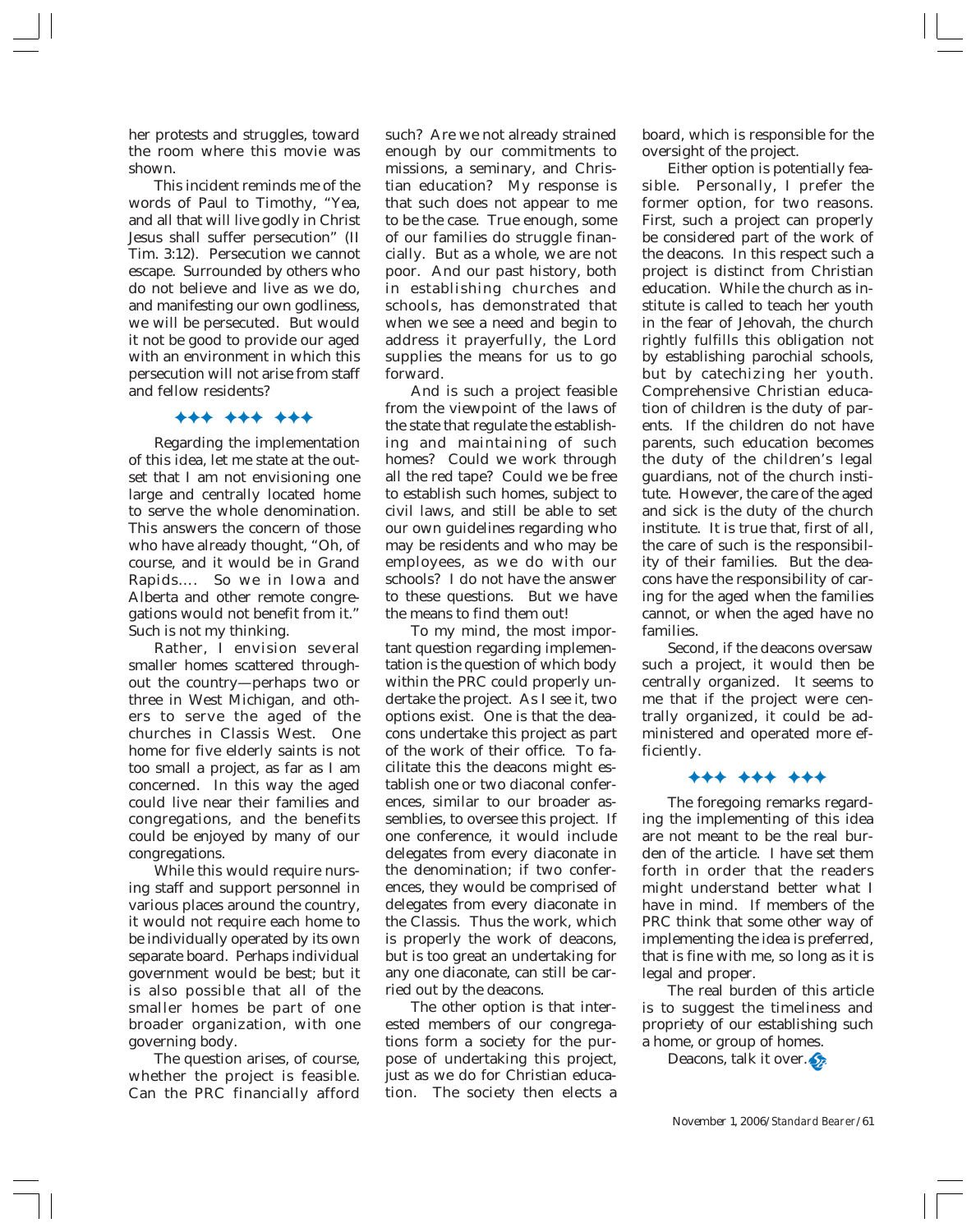# *Azusa Street Revival and Pentecostalism (1)*

#### **Introduction**

lthough the modern Pentecostal movement is of fairly recent origin, the Ithough the modern Pentecostal movement is of<br>fairly recent origin, the<br>heresy that the movement promotes has ancient precedents. Solomon uses as his theme in Ecclesiastes the saying, "There is nothing new under the sun." This truth applies also to Pentecostalism.

In the early church the error of Montanism arose, which, while not in all respects like today's error, was nonetheless a predecessor of Pentecostalism. The Montanists were followed by mystical sects of all sorts that appeared throughout the entire Middle Ages, when the church was enslaved by Roman Catholicism. Even the Reformers were not free from the bothersome error of the Anabaptists who, in their theology, resembled the Pentecostals in so many ways.

Yet none of these various sects were quite like modern Pentecostalism. Perhaps one of the chief distinguishing characteristics of today's Pentecostalism is its ecumenical nature. Almost always, whether tolerated in the church (as were the mystical sects of the Middle Ages) or declared by the church to be sectarian and heretical (as was true of the Montanists and Anabaptists), these groups were separate from the church. To-

62/*Standard Bearer*/November 1, 2006

day the movement is more like an amorphous spirit that has entered into the religion of many people. The movement is not organized into ecclesiastical bodies but has permeated almost every denomination. And it is to the shame of these denominations, some of whom claim to be Reformed, that they shelter in their midst and give tacit, if not official, approval to a deadly error.

Pentecostalism is a grave threat to the church and will be the death of the church unless it is eradicated.

#### **The History of Pentecostalism**

After the Civil War (1861-1865) the churches in America emerged from this gigantic struggle in quite a different form than in the days of "frontier religion." The difference was chiefly in more organization, more ecclesiastical control of the life of the church, more formal religion, more intellectual orientation. Prior to the Civil War, frontier religion was free, loose from any organizational restraints, emotional rather than intellectual, and without a definite creedal basis. After the war, this changed. And it was in response to what many called the dead and cold life of these post-war churches that the "Holiness Movement" arose, which put its emphasis on inner experience of religion, sanctification, and closeness to God.

In the early part of 1900, Charles Fox Parham, a teacher in Bethel Bible College in Topeka, Kansas, became increasingly dissat-

isfied with the coldness and formality of the churches in the area. Pondering the matter, Parham came to the conclusion that the problem lay in the fact that the churches had drifted away from the simplicity and religious fervor of the early church in Jerusalem. As a consequence, he began to teach people and ministers to pray for a return of the Spirit and a renewal of the Pentecostal blessing.

A woman by the name of Agnes N. Ozman, a student of Parham, claimed that on 1/1/01 (January 1, 1901) she received the baptism of the Holy Spirit and began to speak in tongues.

Parham and his disciples, encouraged by this evident answer to their prayers, began, in 1905, to preach their new discovery throughout the Southwest of the United States. They soon gained a rather large following and began to form groups of like-minded people to pray for divine renewal.

In the heart of the industrial district of Los Angeles, California stood a small clapboard church in which Methodists had once held services. It was located on 312 Azusa St. and was called the Apostolic Faith Gospel Mission. It was led by a one-eyed Negro man by the name of William Seymour. He was a former Holiness preacher who had been influenced by Parham. At a public meeting in 1906, Pentecostalism as a national and even international religion began. The group worshiping on Azusa St. experienced an outpouring of the Spirit that was a repeti-

*Prof. Hanko is professor emeritus of Church History and New Testament in the Protestant Reformed Seminary.*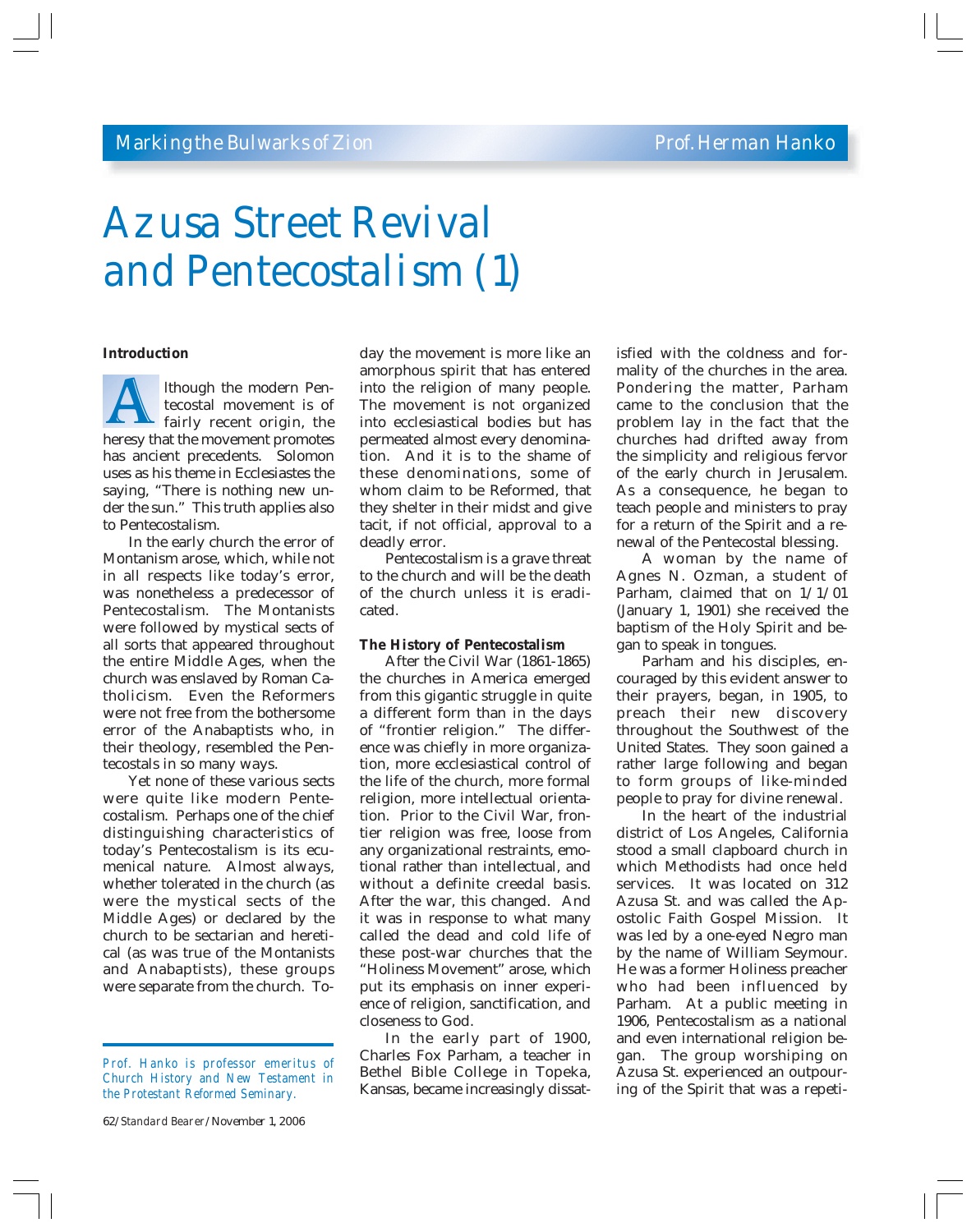tion, so it was claimed, of Pentecost. The people upon whom the Spirit came began speaking in tongues.

The church ministered to all classes and races of people and soon became a mecca for people from all over the country. These people, sharing in the special outpouring of the Spirit in the Azusa St. meeting house, went to their homes spreading the word that another Pentecost had finally come. The movement spread like wildfire and grew by leaps and bounds. It was the beginning of Pentecostalism.

#### **Its Character**

Pentecostalism is not a denomination or an organized group of churches with a common confession and administration. It has always been and is now a movement.

This does not mean that there are not churches that have become thoroughly Pentecostal in their church doctrine and life. The most well-known denominations are the following: the Church of God, with its emphasis on holiness, and which is probably the only church that practices foot-washing; the Assemblies of God; the Church of God in Christ; the Pentecostal Holiness Church; the Pentecostal Church of God of America; the United Pentecostal Church; and the International Church of the Foursquare Gospel, of which Aimee Semple McPherson was the founder.

But Pentecostalism resembles more a movement with some common characteristics, though in practice wide differences exist between different groups. In other words, it is a movement that has infiltrated many denominations, and while these denominations differ radically among themselves in their doctrine, history, worship, and church government, they are, almost without exception, open to the presence of Pentecostalism in their midst. From Roman Catholics to Reformed and Presbyterian

denominations, the churches of the Reformation have viewed this movement favorably.

It appears as if the one most powerful force driving ecumenicity and the union of all churches into one super church is the Pentecostal movement.

The movement is known by different names. Some of the better known are: the Azusa St. Movement; the Charismatic Movement (taken from the fact that the gifts of the Spirit mentioned by Paul in I Corinthians 12 are called *charismata)*; the Second Blessing Movement; and the Baptism of the Spirit Movement.

Pentecostalism is extremely appealing to today's churchgoers. Its appeal is also its deceptiveness. When the church as it is manifested in the world loses the power of the lively preaching of the Word, it incurs a debt that has somehow to be paid. The debt is incurred by the loss of a living faith in the members and by worship services that are formal, cold, lifeless, and unsatisfying. There is a vacuum created in the lives of people, into which almost anything that is appealing can come rushing as a mighty wind. The vacuum left by dull and lifeless preaching was filled by the stormy winds of the Pentecostal Movement. The debt was paid by Charismatics.

Put with this the reality of life in twentieth-century America in which people began to emphasize more and more the necessity of feeling good. Under the leadership of powerful preachers who talked about positive self-images, feeling good about oneself, the power of positive thinking, etc., a feel-good gospel was more and more attractive to people who found it too hard to do a little thinking and who were too intellectually lazy to try to master even the rudiments of the Christian faith.

 $\therefore$  to be concluded.

## *Apples of Gold*

## **Precious Drops**

*Wrought of water's face O'er by Spirit moved Hung in early space Precious drops of Dew In a mist descend Mingled with the sweat Adam's brow portends 'Til the garden's Wet With the latter mist Kissed upon free slaves Sign of sins dismissed Midst the Red Sea Waves Rolling as the Flood Wrenching from His brow Voluntary blood Messiah's work is Now Cleansing hearts corrupt Seen in dew-soft rain Drop by drop by drop Sprinkled in His name*

*—Connie L. Meyer*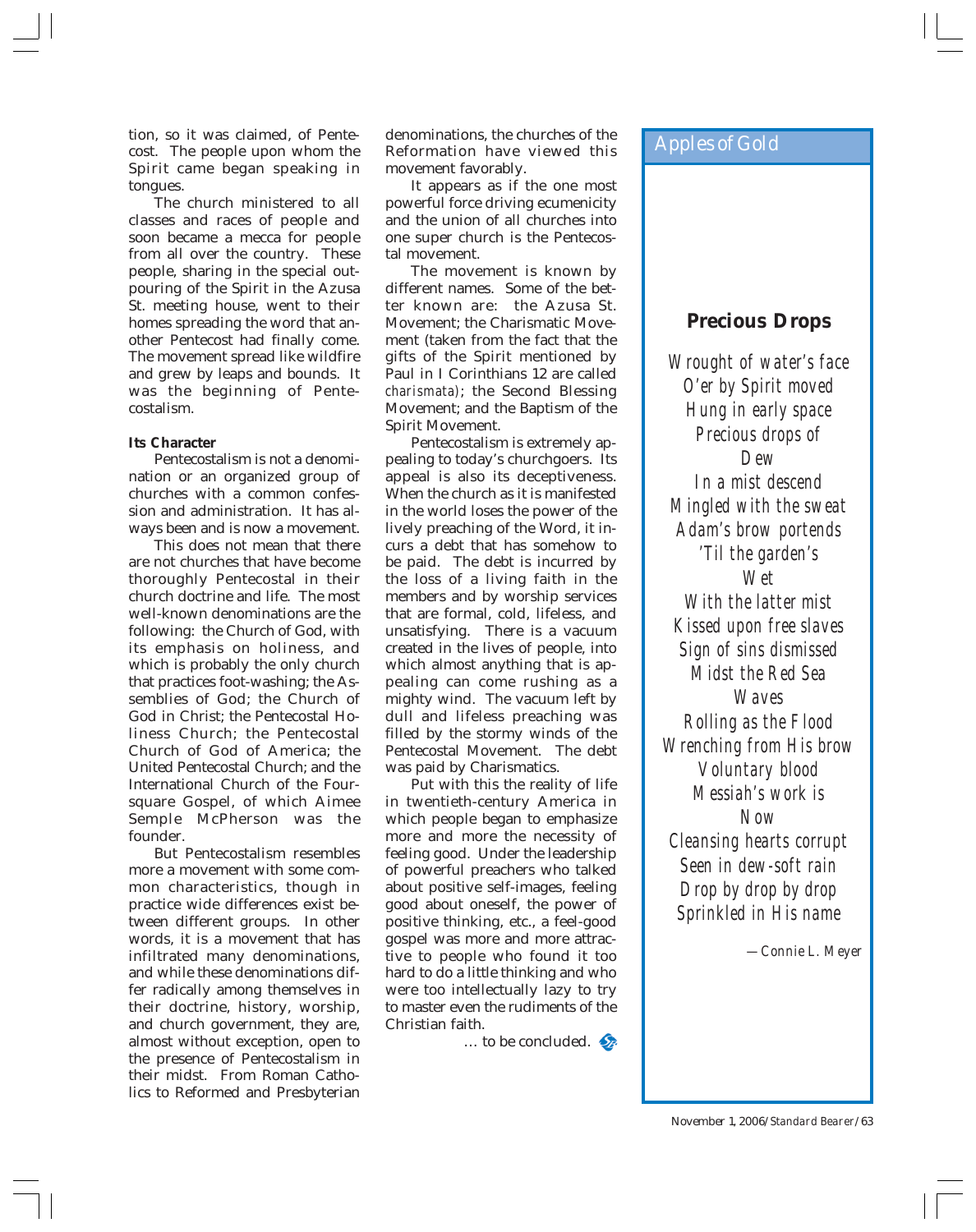# *Rebuke Before All*

#### **Discipline**

rong must be rebuked, but in that rebuke itself new wrong, even sin, rong must be rebuked,<br>but in that rebuke itself<br>new wrong, even sin,<br>is possible when it is administered from an unholy motive or in an unrighteous, unpsychological way.

With a judge at court this is not so evident, because he is bound by penal law, must take in consideration all sorts of forms, and passes verdict mostly long after the wrong has been committed.

But at home with wife and children and servants, and in the shop or office with those who draw wages, the danger of rebuking a fault in a wrong way is far from imaginary.

Think of the fathers and mothers who, with all sorts of misdemeanors of their child, let everything pass, and sometimes even take pleasure in his misconduct, and so far forget themselves at times as to encourage the wrong. But woe betide that selfsame child when he does something that personally crosses father or annoys mother by disarrangement in household order. Then not infrequently father or mother instantly loses all patience, speaks angrily to the child by reason of a far *less* significant wrong, and rebukes him in a way that goes beyond all bounds.

Of course, he who rebukes so capriciously and arbitrarily does not rebuke for the sake of God's

64/*Standard Bearer*/November 1, 2006

will, neither for the maintenance of His ordinances, rebukes not even to improve the child, but merely to show that he is master and from personal resentment and anger.

With all such rebuke he in turn lays himself open to rebuke, for in most cases the sin in his uncontrolled temper is worse than the wrong for which he corrected the child.

Between mistress and maid, master and manservant, one frequently witnesses the same thing.

One lets all sorts of things pass that really ought to be reproved and rebuked; and then all at once, by reason of a relative trifle, there are high words because one is irritated and cannot control his temper.

This manner of rebuke is not merely injudicious and shows lack of knowledge of human nature, but what is worse, it opposes the ordinances of God, because of himself no one has ever the right to rebuke, no one possesses this right, save by the authority of God, and therefore no one should ever rebuke another save for the sake of God, and this renders every rebuke from ill-temper and in anger *sin.*

#### )))))))))

In another way also all sorts of wrong steals in with rebuke.

As with the question whether you should rebuke before others or in private.

For with respect to this, you are offended again and again at the wrongfulness of the manner of rebuke. At one time, because there was rebuked publicly what you felt should have been done privately. And at another time, because on

the quiet, without anyone knowing anything about it, a rebuke was administered that in all justice should have been done before all.

In this too the Word of God mingles itself, for the holy apostle writes to Timothy: "Them that sin rebuke before all, that others also may fear."

This is different language from what now we hear whispered abroad.

For in the circles in which the spirit of the age strikes the keynote, it has almost become the fixed rule that all rebuke must be administered in private, and opposition is more and more pronounced against all public rebuke.

So it is said that by doing this on the quiet, you spare the *feeling* of the offender, that you inflict less pain upon his sense of honor, that you do not humiliate him in the eyes of others, that you gain his confidence thereby, and, in brief, have a better chance to influence him for good.

In private the offender will be more ready to acknowledge his guilt, he will be more openhearted, more honest, while in the presence of others he will try to justify himself and easily incline to brutal falsehood.

The presence of others readily stimulates resistance and invites defiance.

And the result of it is that rebuke before others leads to seeming subjection, but fosters anger in the heart.

So one speaks in a fairly general way, and undoubtedly there is truth in this.

Only it cannot go on *always,* for the Scripture speaks very definitely

*Reprinted from* When Thou Sittest In Thine House, *by Abraham Kuyper, Wm. B. Eerdmans Publishing Co., Grand Rapids, Michigan. 1929. Used by permission of Eerdmans Publishing Co.*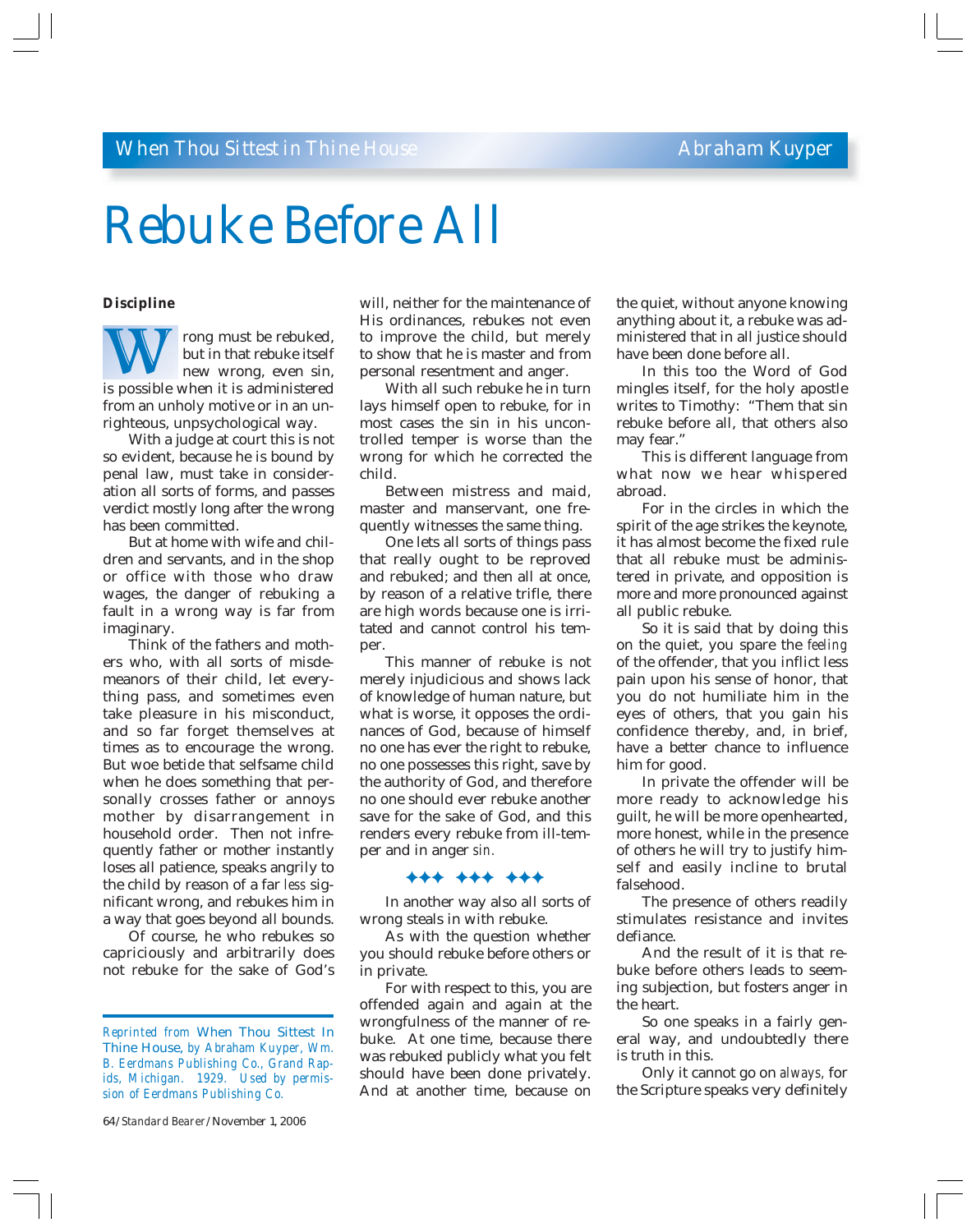of cases to which the rule applies: "Them that sin rebuke before all, that others also may fear" (I Tim. 5:20).

#### )))))))))

That in this connection the holy apostle Paul merely refers to ministers of the Word and elders who erred has nothing to do here.

The rule here put is of *general* tendency, and that rule tells you that rebuke before all can be duty divinely laid upon us.

So in the home this means that you rebuke when all the members of the family are present at the table, or after the meal with the reading of God's Word.

And now the emphasis naturally falls upon that *sinning.* "To sin" is a stronger expression than to be naughty. Sin bears a more serious character. "Sin" refers to a wrong in which violation of God's ordinances took place.

To lie, deceive, steal, meanness, brutality, with taunts to irritate, to mock what is holy, etc., all these are evil phenomena that fall under  $"sin."$ 

When, for instance, a child or servant rises at half past six instead of six o'clock, if told to rise at that hour, this tardiness is wrong and bad, but no sin, and only comes to be "sin" when this child or this servant despises authority, purposely disregards the given command, and on being corrected assumes an attitude as though he were free to obey or disobey.

Generally, however, people turn this rule about. Such not doing what one is told to do is considered a great wrong, while the despisal of authority is scarcely noticed. They are angry when *their own commandment* is not kept, but transgression of *God's commandment* leaves them indifferent.

#### )))))))))

To this is added that the "sin" here referred to by the apostle assumes that the other members of the household *know about it.*

When a child or servant has done something wrong, but of which the other members of the household know nothing, then according to Matthew 18:15, all rebuke before others is excluded—at least when in private the guilty one comes to acknowledgment and contrition.

But when sin is become public, at least public in the household, so that the members of the household all know about it, and if the offense bears the serious character that lies in "sin," then, says the holy apostle, you may not end the matter in private, but must *rebuke before all.*

Then it is not a question whether the guilty one would like it otherwise, whether he will find it disagreeable, or whether you would rather do it in private, neither whether perchance it might irritate the guilty one and perhaps harden him, but you must rebuke before all the others because God's Word demands it.

Even the objection that this is impossible with grown-up sons and daughters will not do.

For what St. Paul says, he says even with respect to officebearers who went wrong. And for the sufficient reason that when an elder, or an older brother or sister in the family, disturbs the domestic order of God's ordinances, he weakens moral perception in a far worse sense than one younger and less thoughtful can do.

#### )))))))))

For upon the impression and upon the results of such a sin upon the other members of the household, the holy apostle founds his rule of discipline. For he adds: "That others also may fear."

Every sin that becomes known in the family, be it falsehood, deception, opposition to authority, brutality or what not, threatens to weaken the moral elasticity of all the others.

Evil examples draw so strongly. A bad child so readily

corrupts the moral character of all his little brothers and sisters. A bad element among the servants so frequently poisons the whole kitchen. One bad farmhand almost regularly infects the whole estate.

He in the household who "sins" does not merely render himself personally wrong and guilty, but attacks at the same time the moral power of reverence and regard for God's law on which every virtuous household must remain afloat.

And therefore such sin cannot be dealt with in private. What has touched all, and menaces to work evil upon all, must also be rebuked before all, so that the *moral order* in living together may be restored again in the sight of all.

God's authority over the family is in part put aside by such sin, and therefore in the presence of all and in the hearing of all the authority of God must regain its right of say in the domestic circle.

At the same time, the good of this is that one does not mete out punishment at the moment. He first becomes calm, puts aside all feeling of personal resentment, shows nothing but *holy* wrath, and now with the majesty of parental authority which God has laid upon us, so rebukes that both the conscience of the guilty and the conscience of all others may be touched.

This does not say, of course, that one may not deal beforehand with the guilty one in private to bring him to confession and contrition. It may sometimes even be advisable, by admonition and prayer, to prepare him for the rebuke before all.

This public rebuke also must be avoided when the matter is not known abroad or is of too trivial a character.

But when in the home, in the office, in the shop, or wherever else, real sin has been committed, and in such a way that *all know about it,* rebuke must be administered before all.

God's Word binds us.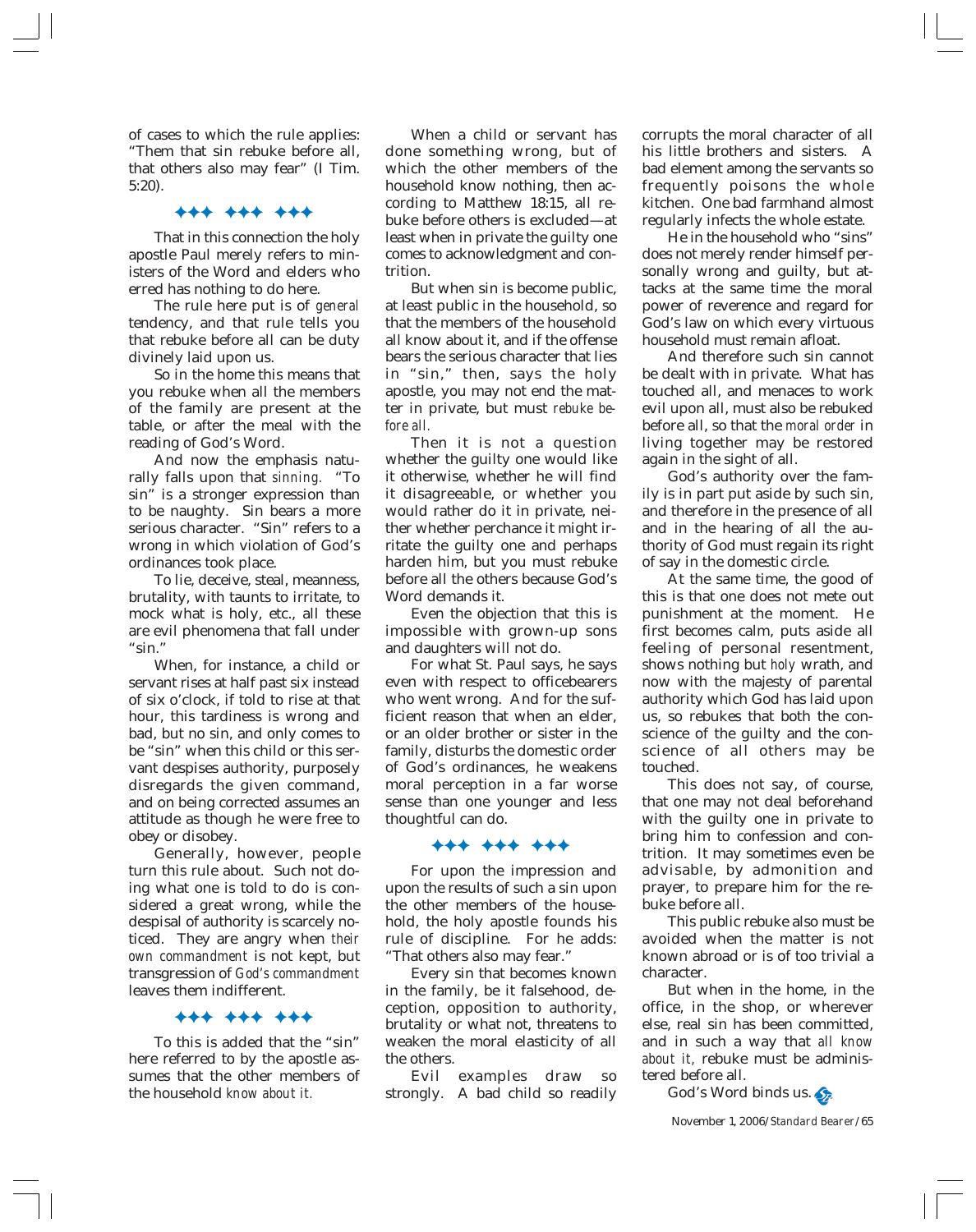## *In His Fear Rev. Daniel Kleyn*

# *Worship in His Fear (4) Congregational Singing*

he element of worship that we now consider in this series of articles is congrega-The eler<br>
we now<br>
ries of<br>
tional singing.

The Scriptures make plain that this is a required part of worship. Especially two New Testament texts point this out. The first is Ephesians 5:19, which admonishes the church as follows: "Speaking to yourselves in psalms and hymns and spiritual songs, singing and making melody in your heart to the Lord." The other text is Colossians 3:16, which says much the same thing. Singing is not an element of worship that we may include or exclude as we please. God commands us to sing. All who gather in worship, including the children and youth, should therefore participate in worshiping God by means of singing.

It is interesting to note that singing is the one part of our worship that we will continue to do in heaven. The other elements of worship will not be present in glory in the same way that we have them now, for they will no longer be necessary. But the glorified church will still sing. We will sing "as it were a new song before the throne" (Rev. 14:3). We will "sing the song of Moses..., and the song of the Lamb, saying, Great and marvellous are thy works, Lord God Almighty; just and true are thy ways, thou King of saints" (Rev. 15:3). The church in heaven will

66/*Standard Bearer*/November 1, 2006

forever sing praises to God. That being the case, it certainly underscores the importance and blessedness of singing in the church's worship here on earth.

#### )))))))))

We must understand clearly that singing is worship. An understanding of this is important so that our singing is done "in spirit and in truth" (John 4:24).

That singing is worship means, first of all, that the purpose of congregational singing is that God be praised. The main focus in singing is not the worshipers. The important thing is not that we are moved and that we feel good through singing a certain song. Not man, but God must be the focus. Not our feelings, but the praise of God is what matters. It is this that we must have before our minds when we sing. Our focus must be on God.

That singing is worship means, in the second place, that all our music and words must be appropriate for the worship of God. We may not have music and words simply because we like them or are moved by them. Some take that approach in choosing their songs for worship. As a result, churches today have singing that does not belong in the worship of God. We must see to it that our choice of music and words is God-centered and God-honoring, so that God is glorified and praised.

It is for this reason that we should use and be committed to using the Psalms in worship, and not hymns.

That does not mean that all

hymns are to be condemned. There are good ones. They are good, not because of the melody or because they have been around for a long time, but because they are biblical. They are good because they are God-centered, and not (as many tend to be) man-centered. While it is not wrong for the people of God to sing such hymns, in our public worship of God we ought to sing only the Psalms.

One of the reasons why the Psalms should be used in our public worship of God is that God has given them to us for that very purpose. God included them in the Scriptures so that the church could use them to worship Him. The Old Testament church used the Psalms in this way—so ought we. God has given us a song book of 150 Psalms. Those Psalms cover all of the Christian experiences, as well as all aspects of the work of Christ. In our Protestant Reformed Churches we have over 400 versifications of the Psalms in the *Psalter* we use. There is no need, therefore, to look for and use other songs.

A more important reason for using the Psalms in public worship is that they are inspired. That is not true of hymns, for they are written by men. That is why many hymns are man-centered, focusing on man's experiences, man's works, man's feelings, man's importance, and so on. And because they are written by men, it is also possible for them to contain errors. In fact, many of them do. As a result, many hymns have been instrumental, in the history of the church, in bringing (singing) heresy into the church.

*Rev. Kleyn is pastor of First Protestant Reformed Church in Holland, Michigan. Previous article in this series: September 1, 2006, p. 471.*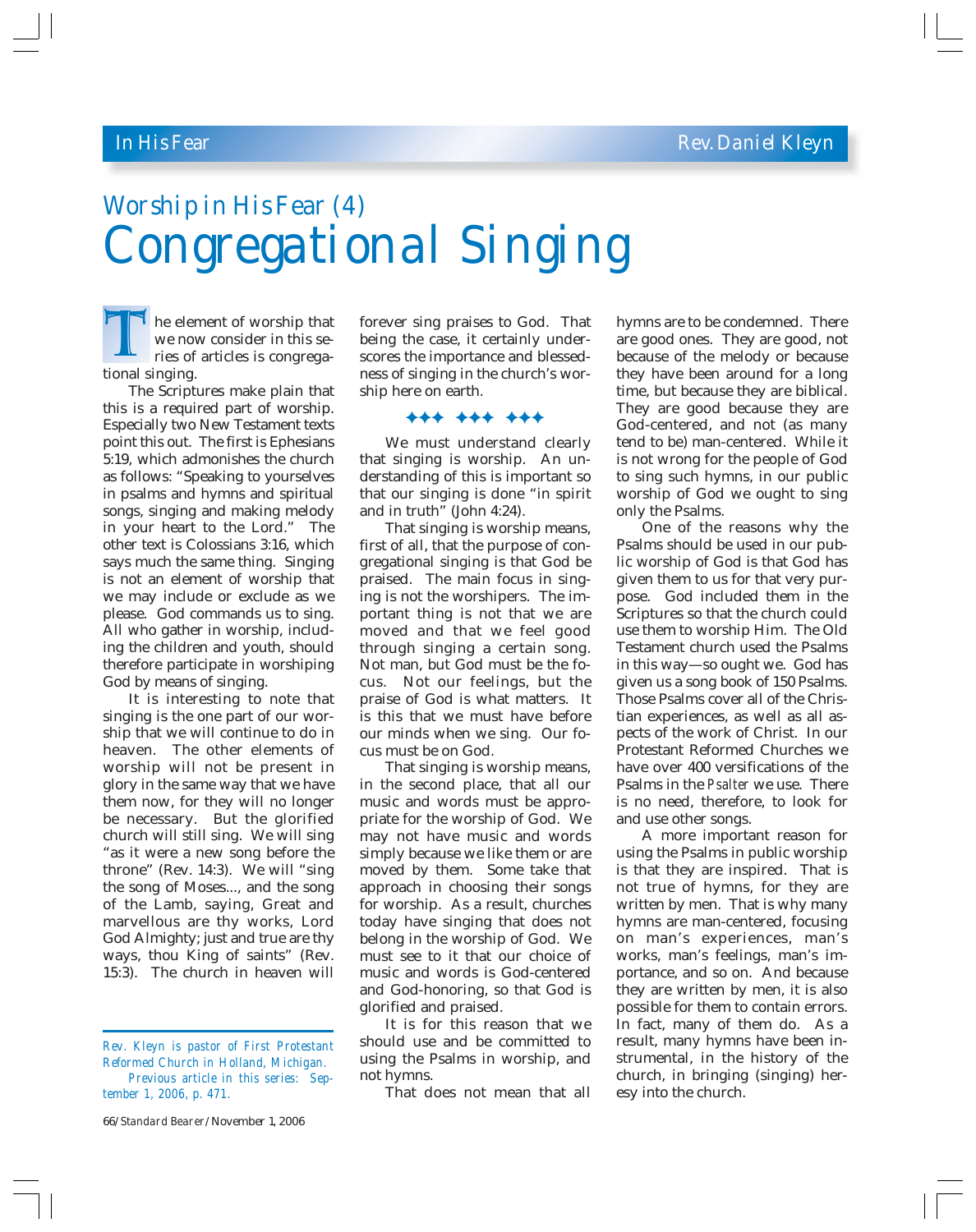The Psalms, however, are part of the inspired Scriptures. They were written by the same Author who wrote the rest of the Bible, namely, the Holy Spirit. They are God-centered in their content, emphasizing the sovereignty of God in all things, especially in His work of saving His church in and through the Lord Jesus Christ.

By singing the Psalms we heed the regulative principle of worship. This principle is set forth in the second commandment of God's law. It is the rule that we are to worship God only as He prescribes in His Word. Just as we preach His Word and pray His Word, so also are we to sing His Word. When we sing the Psalms, we are singing the Word of God.

Some raise an objection to this on the basis of the texts we quoted earlier (Eph. 5:19 and Col. 3:16). They claim that these texts give approval for singing man-made hymns and songs in worship. They interpret them in that way, stating that "psalms" refers to the 150 Psalms in the Bible, "hymns" refers to uninspired songs, and "songs" refers to versifications of other texts of Scripture.

The proper way to understand these texts, however, is that all three words refer to the 150 Psalms. It is obvious and undisputed that "psalms" does so. But the same is true of "hymns" and "songs." The word "hymn" means "song of praise to God." "Hymns" refers explicitly, therefore, to the Psalms among the 150 that focus upon praising God, such as Psalms 95- 100, 113-118, and 145-150. The word "songs" refers to those Psalms that describe the history and the experiences of the people of God. This is demonstrated by the fact that this word is used in the title of various Psalms (e.g., Psalms 67, 68, 75, 76, 83). In addition to this, the word "songs" is preceded by the adjective "spiritual," pointing out that these are songs "of the Spirit." They are songs that are inspired by the Holy

Spirit, and therefore songs that are found in the Scriptures.

Colossians 3:16 also states that the "word of Christ" must dwell in the church. The Psalms are this Word of Christ, for they are part of the inspired Scriptures. They are the Word spoken by Christ, inspired by Him through His Spirit. They are also the Word spoken about Christ, for they are Messianic. In them Christ speaks about Himself.

Clearly these texts are to be understood as teaching the church to sing the 150 Psalms in worship.

#### )))))))))

An important point with regard to singing in worship is that it must be "congregational" singing. Every member of the church should participate in the singing in worship. One does not participate in this part of worship simply by listening to others sing. Each member should be actively involved in speaking to God through congregational singing.

Ephesians 5:19 and Colossians 3:16 make this clear. First of all, these letters are addressed to the congregations in Ephesus and Colosse as a whole. In addition to this, the words "you" and "your" are plural, thus referring to all the members as they make up the congregation. The whole church was admonished to sing, and not just part of it. Also, the admonitions specify that we are to sing "to the Lord." This precludes some in the congregation being up front and singing to fellow church members rather than to the Lord.

In many churches today, the worshipers are becoming mere spectators. There is perhaps a little singing in which all participate, but quite often special music is on the foreground. Instead of singing, the congregation is called upon to listen to soloists, singing groups, and choirs. Congregational singing is replaced by musical performances by a few.

This is a serious error in wor-

ship. It denies the priesthood of all believers – that all are filled with the Spirit, that all are prophets, priests, and kings, and that all are able to sing to God. Believers are being robbed of an important part of worship. As a result, the worship of God is impoverished.

May we be warned in this regard. May it be impressed upon our minds that singing in worship must be the singing of the whole church, and not just of a part of it. There may be other opportunities to hear choirs and other musical presentations, but these do not belong in worship. In worship, God's people are not simply spectators, but active participants in singing. They sing as a body. The congregation unitedly lifts up its voice in praise to God. "Sing to the Lord, sing His praise, all ye peoples" (Psalm 96, Psalter #259). "With all His people I will raise my voice and of His glory sing" (Psalm 111, Psalter #304).

#### )))))))))

Crucially important with regard to congregational singing is that we sing from the heart.

We can so easily sing just the words, especially if we know the Psalter number and the tune by heart. Another danger is to pay attention to the tune to the exclusion of the words, doing so because we enjoy the tune or our particular part of it. Or we can be tempted to sing simply in order to be heard by others—hoping that those sitting in front of or around us notice our "beautiful" voices.

Only singing from the heart is pleasing to our God. God is angered by a people that draw near to Him with their lips, but their hearts are far from Him (Matt. 15:7, 8). God requires heart-worship, also when we sing.

A congregation should sing well. It is good that they do. It is good that when they sing they do so harmoniously. But that is not the main thing. The most important thing is that we sing to God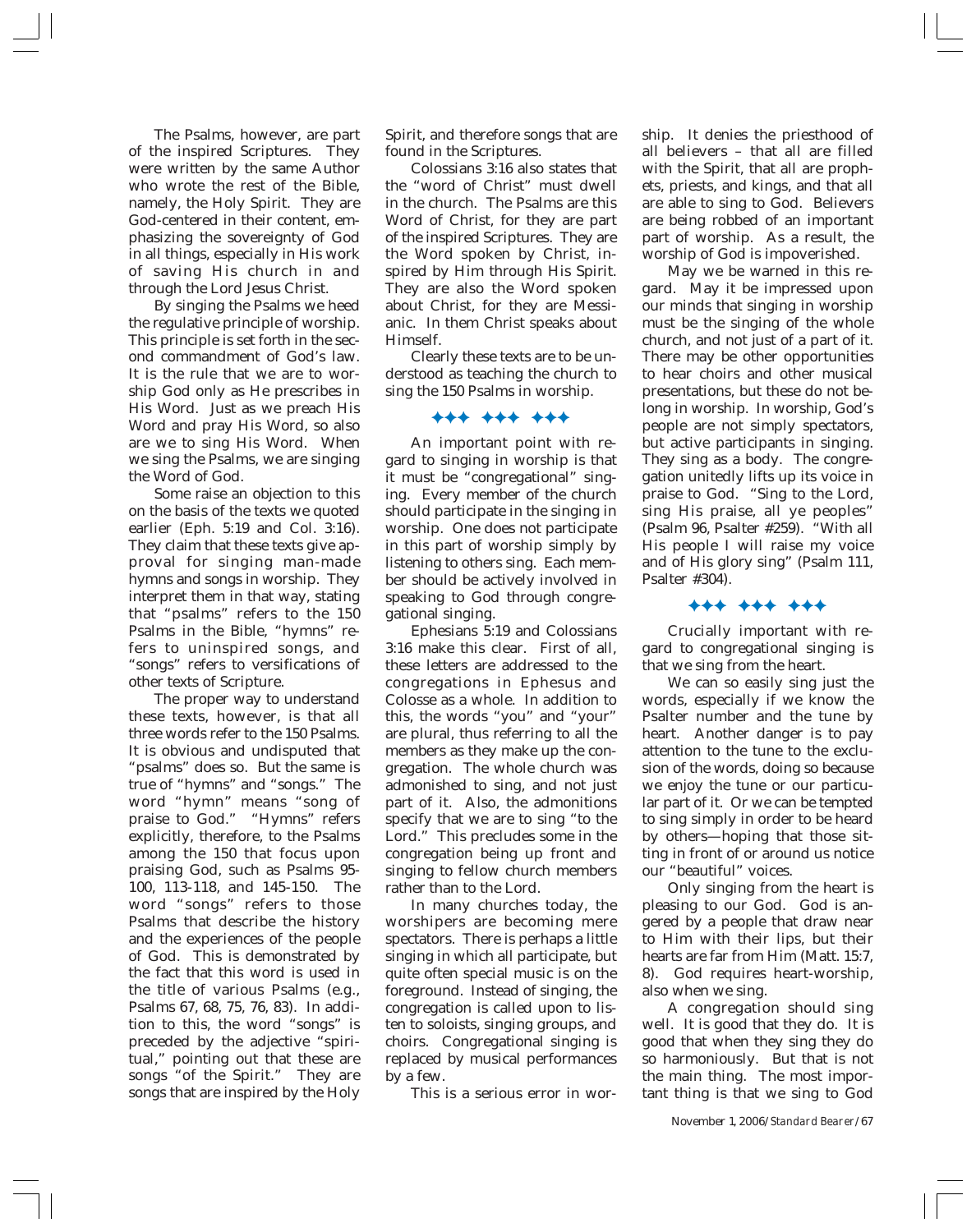from our hearts. Then God is praised by and pleased with our singing.

And in the way of our singing from the heart, God will also bless

## *Understanding the Times Mr. Cal Kalsbeek*

us through our singing. Through the work of the Spirit the words that we sing will mean something to us. Our singing will serve, not

only to praise our God, but also to comfort and bless our souls. May God grant this when, as a worshiping church, we sincerely sing His praises.

# *Islam (8) concluded Issachar's Response to Islam*

*"And the children of Issachar, which were men that had understanding of the times, to know what Israel ought to do; the heads of them were two hundred; and all their brethren were at their commandment."*

I Chronicles 12:32

#### **The One Power that Will Conquer Islam**

egardless of the outcome of the present conflict between Islam and the West, egardless of the outcome<br>of the present conflict be-<br>tween Islam and the West,<br>even the death of the West would not result in the death of Christianity. However, the West's decadence and decline does pose a serious problem for those who would seek to bring the gospel to Muslims. Thanks to modern transportation and communication, believers in Islam know firsthand the decadence of the West, and they equate Christianity with Western culture. As Madany concludes:

The credibility of the Christian's missionary endeavors,

68/*Standard Bearer*/November 1, 2006

at home within a pluralistic society, and overseas, *depends on their distancing themselves from the norms and the lifestyles of the secular societies that surround them.* Unless Christians lead lives which are concretely different from the lifestyles of the secularized citizenry, no Muslim will consider seriously what Christianity has to offer. We have so much to learn from the history of the first three hundred years of the Christian era when to be a Christian meant both a marked separation from the corrupt heathen environment and, at the same time, engaging it with bold Christian word-and-life testimony: *Jesus is Lord*. 1 (Madany's emphasis)

This matter of distancing oneself from the decadent society of which he is a part will also be necessary for those who come into contact with Muslims on a daily basis. Numerous authorities consulted confirm this, including the former Muslim interviewed in an earlier article for the *Standard Bearer* (September 1, 2006).

But how must we approach a Muslim with the gospel? Our former interviewee and others, including Bassam Madany, stress the importance of doing so uncompromisingly. They emphasize the necessity of going forward in the power of the Holy Spirit. Madany presents the following observations concerning how to present the gospel to a Muslim:

1. No Christian who goes to the Muslims with the aim of converting them to the Christian faith may entertain any doubts about the reliability or infallibility of the Bible. We have noticed more than once that Muslims charge us with having corrupted the Bible. They claim that what we have is not the authentic Scriptures. The conviction that the Bible is the Word of God with final authority in all areas of life comes from the Holy Spirit. It is a faith commitment (Belgic Confession, Article 5).

2. No Christian may go to the Muslims unprepared or half-prepared in his knowledge of the Scriptures. This implies the necessity of an adequate acquaintance with the Bible, its background and most importantly, its rightful interpretation.

3. By rightful interpretation I mean specifically the use of the Bible in order to preach Jesus the Messiah. In other words, I am referring to the necessity of a Christcentered Bible exposition. We must be on our guard, especially when dealing with the Old Testament books, lest we approach them as if they can be understood without taking the person and work of Christ into consideration. Christ is our Savior, Redeemer, Liberator and Emancipator from the awful power of sin and evil. This is our testimony. We must

*Mr. Kalsbeek is a teacher in Covenant Christian High School and a member of Hope Protestant Reformed Church, Walker, Michigan. Previous article in this series: Octo-*

*ber 1, 2006, p. 13.*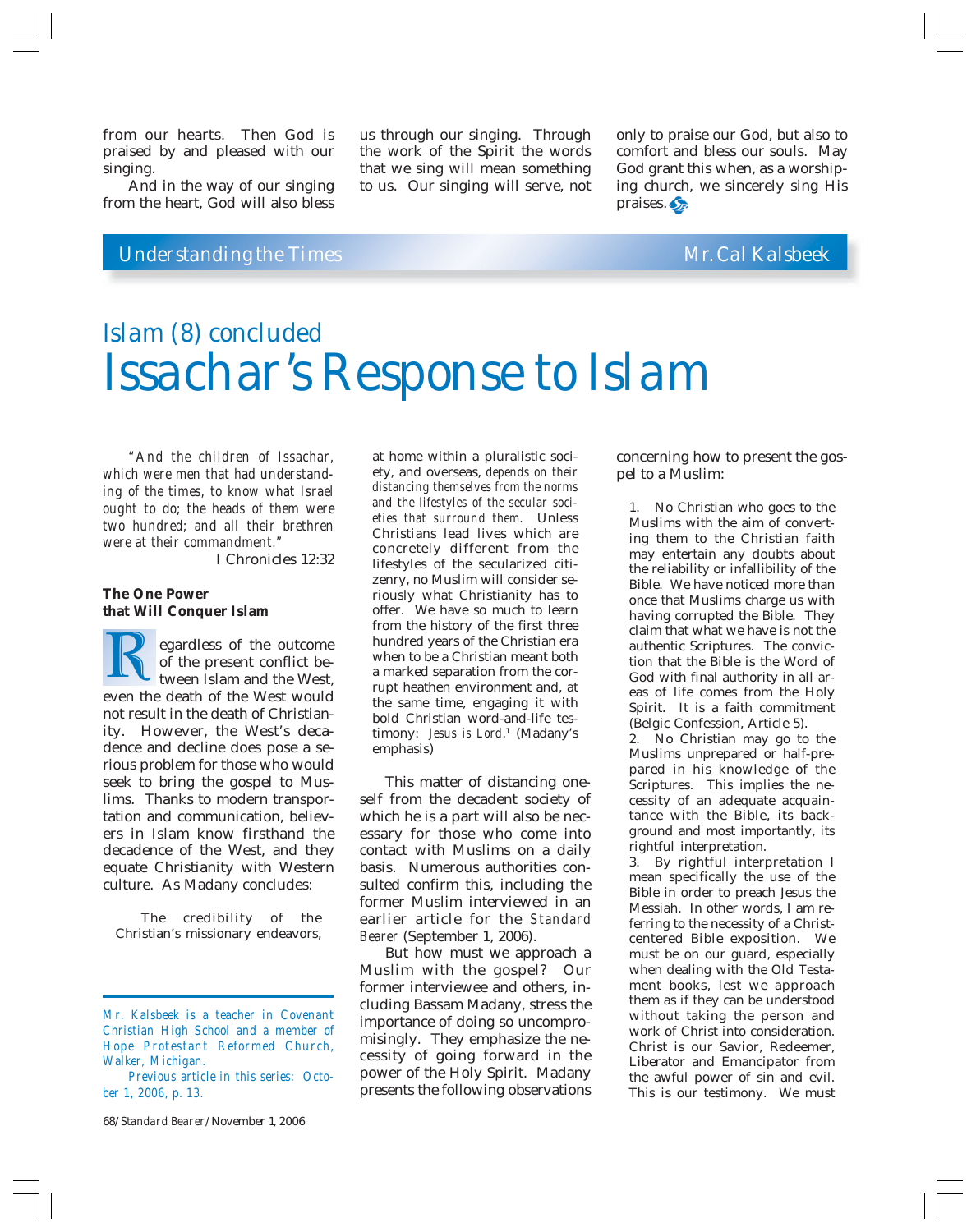never be ashamed of this good news. But we must be equally aware that, according to the Biblical testimony, *the proclaimed Word of God*—the preaching of Christ as Savior and Lord, this word of faith—*is God's instrument of Salvation*….

4. In our work of missions among Muslims, as in any other work, we are never on our own. The Holy Spirit blesses the faithful testimony based on His word and uses it to bring about the radical change in the heart of the Muslim. We must have faith in the Holy Spirit as the primary agent in missions. This gives us courage and patience, as well as a proper understanding of our own role in missions.

5. Finally, we must realize that God has been, is and shall always be, more concerned about Muslims and others than any one of us can ever be. Christian missions belong to God, not to us. It is our privilege to be involved in them. Our great concern should therefore be our faithfulness to the message … and our willingness to lovingly and patiently present it to the Muslims of today.2

The Reverend Samuel Zwemer, the great missionary to the Muslim world for more than fifty years, called mission work among Muslims "the glory of the impossible." He called it that because Muhammad vetoed the heart of the Christian message in the Qur'an. Therefore "Muslims still veto the cross, even though the rest of mankind, regardless of their religious commitment, acknowledges the historicity of that event!"<sup>3</sup>

Yet all things are possible with God. And though the nominal church world of our day has swallowed the Devil's multicultural lie that erases (or at least blurs) religious differences and in the process rejects the need for mission work among those of other religious faiths, we must repudiate these pluralistic theologies. The Lord's parting command continues to echo throughout the ages: "Thus it is written, and thus it behoved

Christ to suffer, and to rise from the dead the third day: And that repentance and remission of sins should be preached in his name among all nations, beginning at Jerusalem. And ye are my witnesses of these things (Luke 24: 46- 48)."

#### **Madany's Recommendations**

Some specific recommendations concerning how, and how not to fulfill Christ's commission in our approach to Muslims are presented by Dr. Madany in his book *The Bible and Islam: Sharing God's Word with a Muslim.* An extensive quote from chapter six of that book follows*:*

How am I going to relate the Gospel to a people who have been formed by a thoroughly anti-Christian theology? There are several possibilities that are available to us. Since we are not pioneering the Christian mission to Islam, we can simply go back to the past, and especially to the last two hundred years, and seek to re-use and up-date the approaches and methods of the pioneers.

For example, we may begin with an attempt to prove the authenticity, veracity, and reliability of the Christian Scriptures. We believe, of course, that history is on our side and that a Muslim will have a very hard time proving that we no longer possess the authentic Bible. Nevertheless, this approach has serious shortcomings, for while the Christian holds to the above-mentioned qualities of the Bible, he cannot "prove" them to a Muslim. The latter has been conditioned to think differently about the subject. No amount of historical evidence will convince him. Furthermore, if he has received a Western education, he has most likely become aware of the devastating types of Biblical criticism that have emerged among liberal Western Christians. The educated Muslim does not hesitate to make full use of higher criticism in his own critique of the Bible….

How are we to proclaim the gospel to the Muslim of today? If we cannot successfully engage in apologetics and in polemics with respect to the Bible, should we shift the ground to the doctrine of God? Or, should we rather concentrate on the doctrine of the person and work of Jesus Christ? Here again, we go back to the Bible and read it according to the authentic Christian tradition: the tradition of the early ecumenical creeds and the Reformation confessions of faith and catechisms. We proclaim a Trinitarian God and we preach a Divine-human Messiah. The Muslims' retort is immediate. They tell us that we have committed the worst sin: the sin of "*shirk*." We have become polytheists. Unless we adopt Islam, we are on the way to hell.

By asking these questions, I am not trying to say that we have to reduce the gospel to some bare minimum of bland theism in order to make it acceptable to the Muslims today. The gospel is not negotiable. *There is only one gospel: the gospel of God, the gospel of Christ, the gospel of the Bible*…. The whole Gospel must be proclaimed to the Muslims otherwise we have not brought it to them. We cannot keep anything back. Everything that is part and parcel of the Christian faith must be brought to the followers of Islam.

The reason behind these questions is that we must come to understand not so much the content of the preaching of the Christian message to Muslims, (for we have already concluded that the whole Gospel must be presented) *but the method of proclamation.* By method, I do not mean the actual technique, be it conventional missionary ways or in radio and literature missions. My questions do not relate to techniques but to the approach that must underlie any technique or method.

The right answer resides in the word "today." I have been emphasizing "today" throughout this chapter because Muslims no

2. Madany, chapter 4. 3. Madany, chapter 2.

<sup>1.</sup> Bassam Michael Madany, *The Bible and Islam: Sharing God's Word with a Muslim,* http://www.levant.into /BAI-O.html (online book), chapter 8.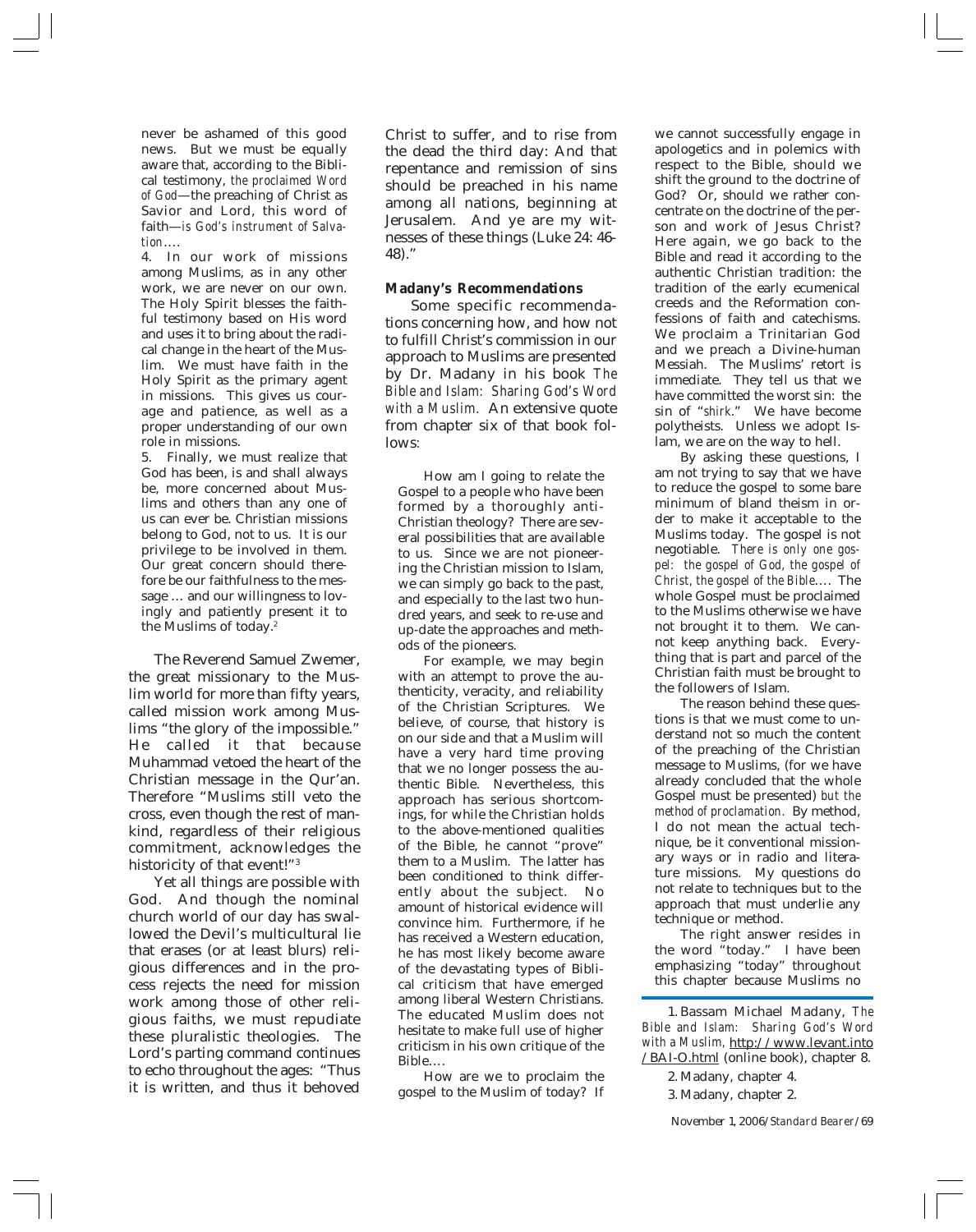longer live in an isolated or insulated world. Slowly but steadily, they are coming under the impact of Western secularism. As this anti-theistic worldview works within the Muslim world, individuals find themselves challenged to the very root of their existence. How do they react to the propagandists of neo-paganism?

The believing Muslim is very offended by any work that challenges the basis of his faith. He responds by re-stating the case for Islam along traditional lines. However, he fails to realize that the process of Westernization, through the educational systems that had been left by the colonial powers, has exposed a certain section of the population to the anti-Islamic teachings. Then, about a quarter of a century later, Salman Rushdie, a secularized Muslim from Bombay, India, wrote "*The Satanic Verses*." His implied criticisms of the family of Muhammad, the prophet of Islam, earned him a *fatwa* from Ayatollah Khomeini that shocked people all over the world. That legal decision of the father of the Islamic Republic of Iran authorized any Muslim to kill a renegade author who dared to write such a negative book about a subject considered as very sacred in Islam.

So, when we come to consider our present-day opportunities to bring the Gospel to Muslims, we must be fully aware of what is going on in their lands. How should we address them with a message that is utterly important for them in this life, and for the hereafter?

In presenting the claims of the Christian faith to the Muslims of our world, we should sympathetically and irenically point to one of the most glaring short-comings of Islam: *the doctrine of man*. In Islam, the doctrine of man lacks the realism of the Christian doctrine of man….

Islam has an optimistic view of man. This faulty anthropology precludes the necessity of redemption and fortifies the Muslim against the biblical teaching of redemption through the work of the Messiah on the cross of Golgotha….

In other words, the Muslim

view of man and the Muslim understanding of the nature of the fall do not leave any room for a Divine Savior. Such a Savior is not needed, since man needs only to know in order to do the will of Allah.

Islam has never recognized realistically the consequences of man's rebellion against God. While admitting the fall of Adam as an historical event, Islam lacks that Biblical realism that makes us acknowledge the seriousness of man's sinfulness as well as the necessity of the redemption from without. Islam readily admits the sins and shortcomings of man, but does not admit the sinfulness, i.e., the indwelling nature of sin….

Today Islam is tremendously vulnerable in its doctrine of man. For the present mood in world literature, philosophy, and the arts, does not lend itself to that shallow optimism of the Islamic doctrine of man. The modern secular prophet tells us that man is dead. He sees no hope for mankind. How can he entertain any optimistic views of man after all that happened in our world during the past century? And if the Muslim's answer is that these terrible things took place within Christendom, can he really maintain that human nature is any different in Africa and Asia? Such questions are not meant to embarrass any Muslim, nor are they intended to show that the West is less sinful than the East. The point is that modern history does not support any optimistic view of man or of his socalled native goodness. So much has taken place during the last fourteen hundred years within the Household of Islam that points to the fact that man is desperately wicked, and that man's depravity is general or total. Nevertheless, throughout all of these years, Islam has not yet learned the lesson that "all have sinned and come short of the glory of God. There is none that does good, no not one."

…(W)e must always remember this: The Muslim not only rejects the historicity of Good Friday's main event—the crucifixion of Christ—but his theology denies the necessity of redemption. According to Islam's teachings, man does not need to be redeemed by a Divine act. In Islam, perfection or salvation is achieved by doing what one learns from God's revelation! So, it is only after a Muslim has acknowledged the necessity of Divine redemption due to the radical nature of sin, that he is ready to consider the claims of Jesus Christ, the Savior.4

Much more valuable stuff could be quoted from Madany's writing concerning the work of bringing the Gospel to Muslims. Apparently he knows whereof he speaks. In the conclusion to the sixth chapter of his book he presents his credentials: "These lines are not the fruit of an abstract reflection of the Christian missions to Islam. Rather, they are the result of a pioneering ministry of radio and literature missions in the Arabic-speaking world. It was my privilege to be involved in this work from mid-1958 to mid-1994. I processed around 150,000 letters from Arabs in every part of their vast world, more than half of which were from Muslims. Based on these long years of work, and having kept in touch with a field that stretches from the Gulf to the Atlantic, I testify that the Gospel of Jesus Christ is tremendously needed."

Not only is the Gospel needed by Muslims in Muslim countries, it is needed by Muslims in the West. Islam is one of the fastestgrowing religions in the United States. Modern-day Issachar ought to consider the unfolding of God's plan in the present clash between Islam and the West, and ask, "How is Christ's dominion being exercised in these events and to what end?" Of this we can be sure, all serve to the gathering of His church! And this includes those gathered out of the darkness of Is $lam.$ 

<sup>4.</sup> Madany, chapter 6.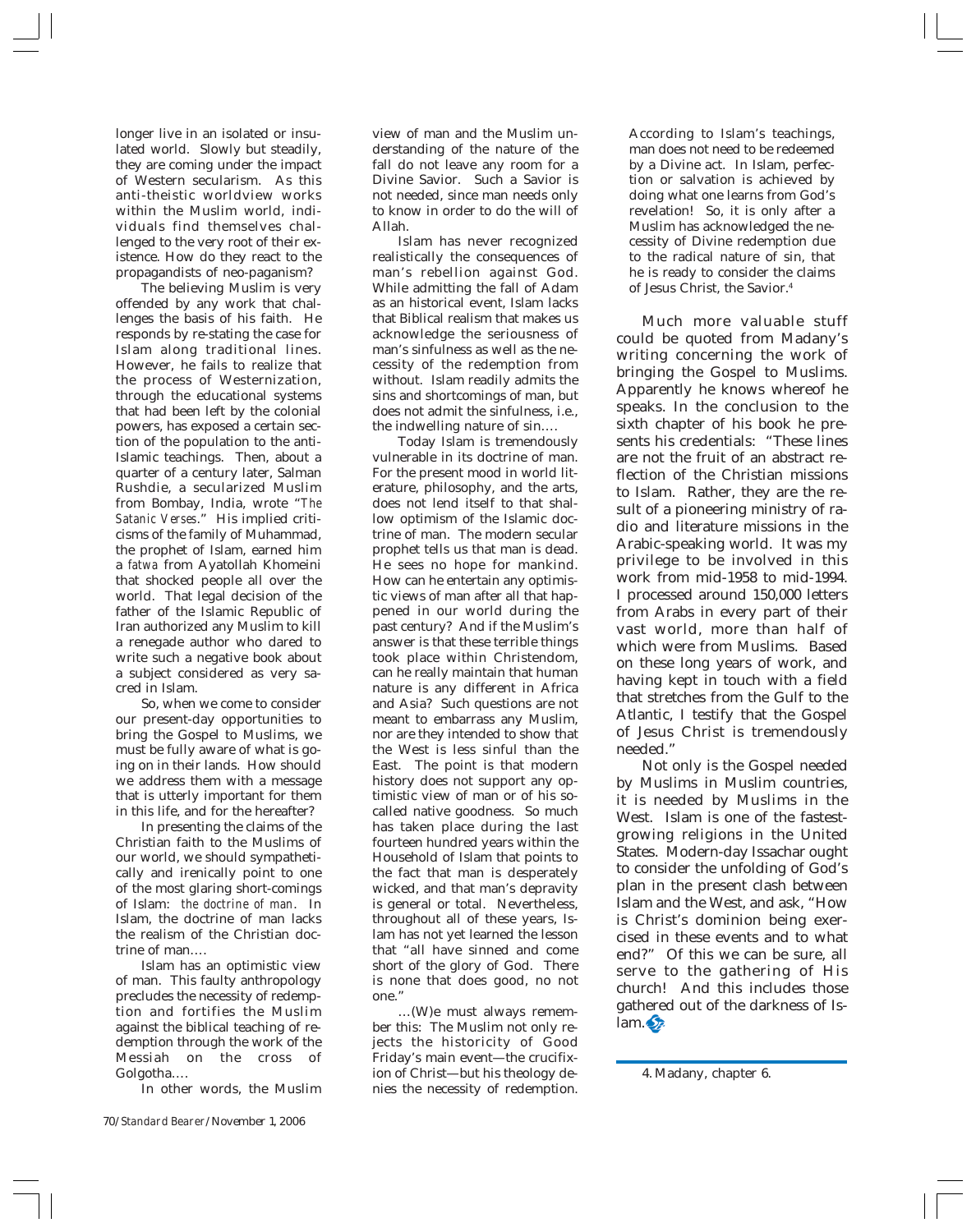#### *News From Our Churches Mr. Benjamin Wigger*

#### **Congregation Activities**

Once again this fall the men of<br>Bethel PRC in Roselle, IL were<br>given the opportunity to be part of Bethel PRC in Roselle, IL were given the opportunity to be part of a Men's Book Reading Group. Their agenda for the year called for quarterly meetings at Bethel, usually on a Saturday morning. For their October meeting, the men planned to discuss the first 123 pages of *The Christian in Complete Armour,* by William Gurnal, where the reader is warned of the reality of Satan and the saints' call to arms.

Starting October 4, Rev. J. Mahtani, pastor of Bethel PRC, began leading a Bible Teaching Class at Emerald Village, a nearby retirement home where one of Bethel's elderly members lives. Rev. Mahtani hoped, the Lord willing, to conduct one class each month, on the Reformation in October, on Thanksgiving in November, etc.

Rev. J. Kortering met with the council of Grace PRC in Standale, MI in September and gave a presentation on details of the work in India of which he had spoken earlier that month at Grace. A special collection was taken September 24 for the work there. In addition, in the coming weeks and months the council of Grace will be assessing just how their congregation might be more involved with this work, and especially with a man named Paul Raj and a fellowship of believers with whom he is laboring. The council also asked for the congregation's prayers as they consider whether or not this is an "open door" for Grace to minister to fellow saints on the other side of the world.

The congregation of the

Wingham, Ontario, PRC was invited to play softball at Riverside Park in Wingham on Saturday, September 30.

The annual Inspirational Meeting to mark the beginning of the society season at First PRC in Holland, MI was held September 27. Rev. D. Kleyn was the speaker.

#### **Mission Activities**

 $\bigcirc$  a September 27 the Lord sent<br>a severe tropical storm (ty-<br>phoon) directly through Manila a severe tropical storm (typhoon) directly through Manila and nearby areas of the Philippines. According to the Philippine news media, there was damage throughout the city. The Spriensmas reported that they were safe and were not hurt, but were without electricity. There were also no reports regarding the welfare of the other saints from the mission. We pray for their safety and thank God that He spared the Spriensmas any harm.

With the approval of the councils of our two churches in Iowa (Doon and Hull) and the council of the Edgerton, MN PRC, several families and individuals who have been attending the Bible Study in Sioux Falls are in the process of sending a letter to the Domestic Mission Committee asking for help in establishing a church plant/mission work in Sioux Falls.

#### **Evangelism Activities**

The Evangelism Committee of<br>the Grandville, MI PRC hosted<br>a lecture on "Personal Evangelism" the Grandville, MI PRC hosted a lecture on "Personal Evangelism: The Believer's Calling to Share the Gospel," given by Rev. J. Kortering on Friday evening, September 22, at their church.

Friday, September 29, the members of Peace PRC in Lansing, IL sponsored a lecture entitled, "Bringing Forth Children in an Age of Selfishness." The lecture was given by Rev. Allen Brummel of the South Holland, IL PRC.

#### **School Activities**

Though schools are now a good<br>two months into their academic<br>year it's not too late to mention two months into their academic year, it's not too late to mention that all our Christian schools begin each year with a chapel service. Loveland Christian School in Loveland, CO scheduled their first chapel of the school year for September 22. Rev. R. Miersma, pastor of the Loveland, CO PRC, spoke on the "Fruits of the Spirit" from Galatians 5. The students of Northwest Iowa Christian School in Doon, Iowa, along with the students of the Free Christian School in Edgerton, MN, held a combined chapel on October 5. Rev. D. Overway, pastor of the Doon PRC, was the speaker.

At a special meeting of the Midwest PR Secondary Education Society held September 25, the Society approved the proposal to move forward using their existing parcel of real estate as a building site. The Society also approved a proposal to conduct a drive to collect \$500,000 in cash and pledges toward the high school project.

#### **Young People's Activities**

 $\Gamma$  for those of you who like to plan<br>activities in advance, we re-<br>mind you that next year's PR activities in advance, we remind you that next year's PR Young People's Convention will be hosted by the congregation and young people of the Grandville, MI PRC. Next year's convention will be held, the Lord willing, at Beulah Beach Christian Camp in Vermillion, Ohio, August 13-17. So please make a note of these dates on your 2007 calendar and look for additional information here or in your church bulletin as it becomes available.

As you might expect, the entire congregation at Grandville has been busy, really even before this year's convention, with plans for next year's gathering in Ohio. At this point in time many of those

*Mr. Wigger is a member of the Protestant Reformed Church of Hudsonville, Michigan.*